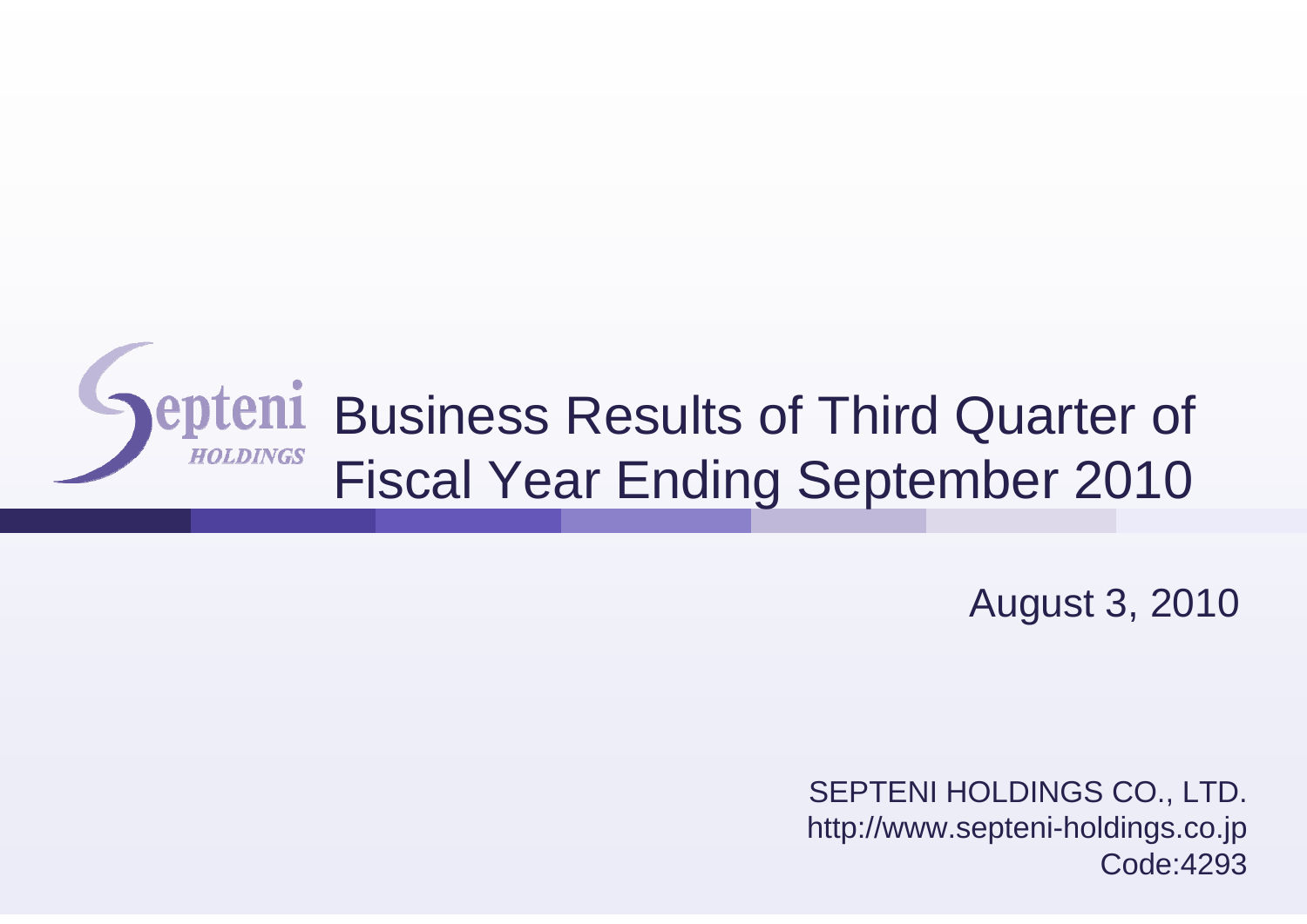

 $P25 \rightarrow P30$ 

#### Ⅰ.Summary Ⅱ.Major Business and Consolidated Earnings Forecasts  $P3~P12$  $P13 \rightarrow P24$

Ⅲ.Appendix

Forecasts, plans and other forward-looking statements contained in this presentation represent the judgment of SEPTENI HOLDINGS as of August 3, 2010. SEPTENI HOLDINGS does not guarantee the accuracy of this information. Actual performance may differ significantly from these forecasts for many reasons.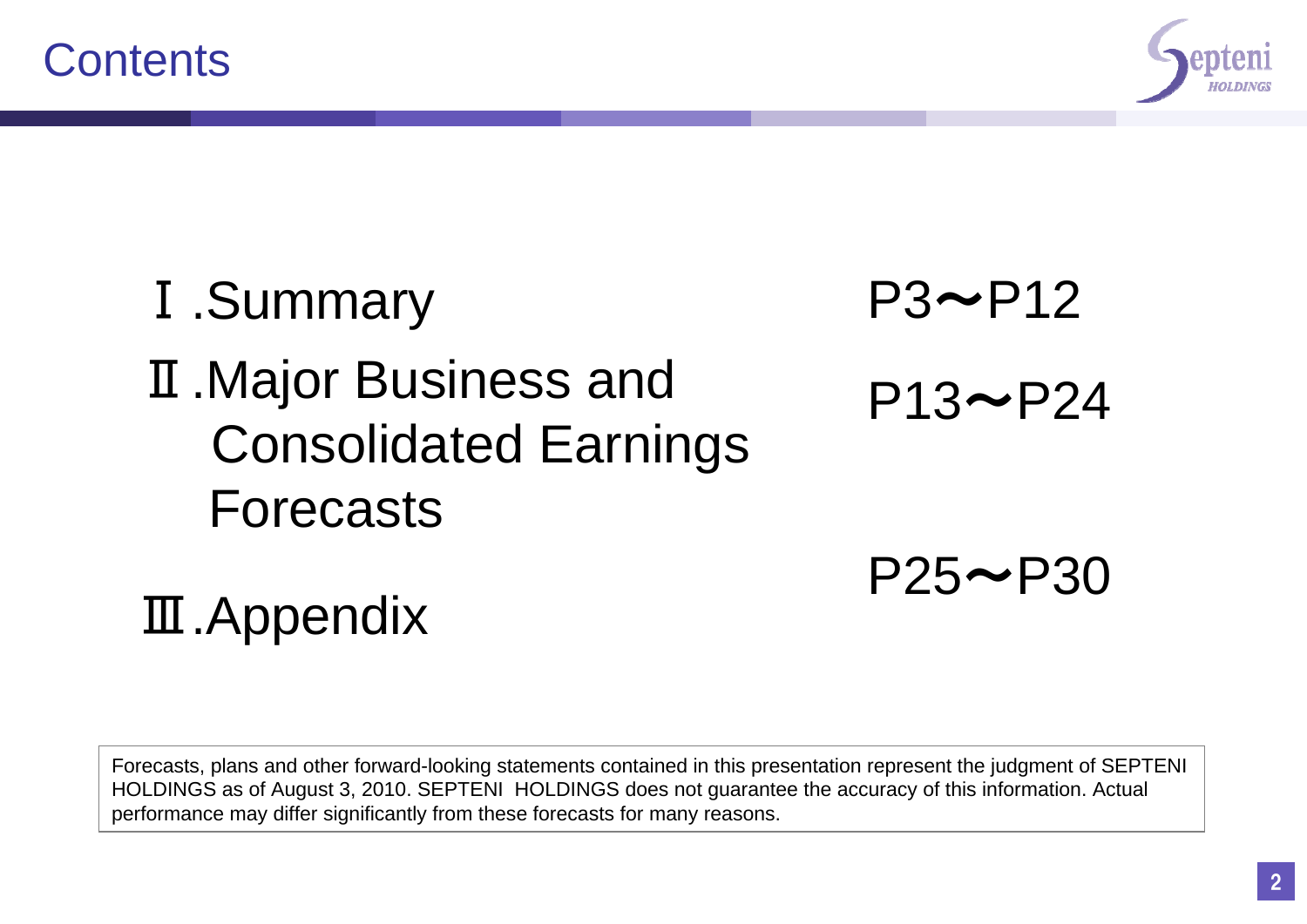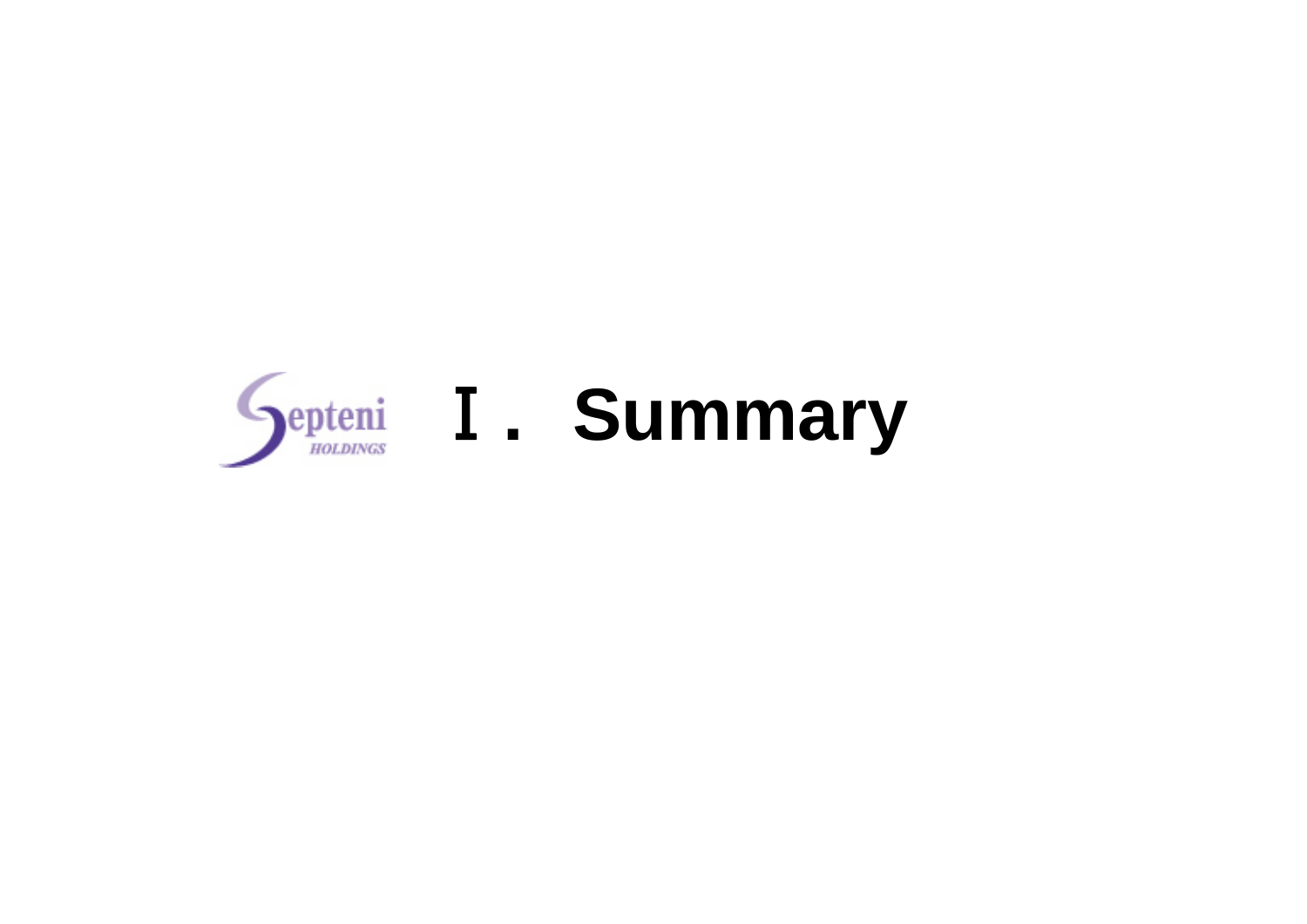## Highlights of 3Q (Apr.-Jun.) Consolidated Operating Results

Net sales increased by 4.0% YoY in a year Recovery in the Network Advertising business contributed to the performance

260 million yen in operating income, up about 2.7 times YoY Rose to an all-time high in 3Q as a result of increase in gross profit due to higher sales and cost reduction

Net income was 85 million yen, up 426 million yen YoY Ordinary income increased substantially and extraordinary loss decreased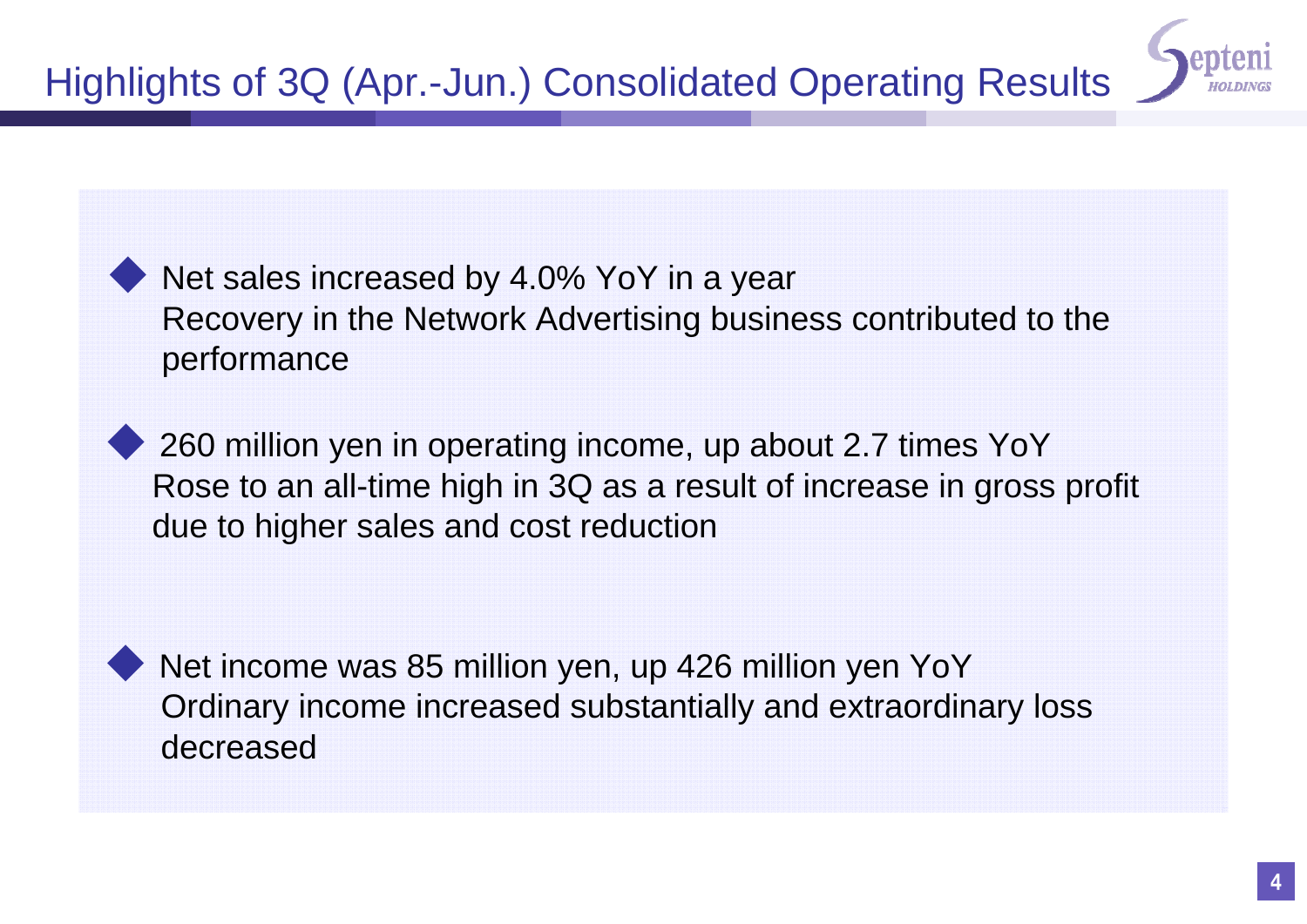| <b>Indicators</b>          |               |              | Q3 FY September 2010 |                            | <b>Q2 FY Sept. 2009</b><br><b>Q2 FY Sept. 2010</b><br>(YoY)<br>(previous quarter) |              |               |              |
|----------------------------|---------------|--------------|----------------------|----------------------------|-----------------------------------------------------------------------------------|--------------|---------------|--------------|
|                            | <b>Amount</b> | <b>Share</b> | YoY<br>change        | Vs.<br>previous<br>quarter | <b>Amount</b>                                                                     | <b>Share</b> | <b>Amount</b> | <b>Share</b> |
| <b>Net sales</b>           | 8,148         | 100.0%       | $+4.0%$              | $-1.2%$                    | 7,834                                                                             | 100.0%       | 8,248         | 100.0%       |
| <b>Gross profit</b>        | 1,581         | 19.4%        | $+6.0%$              | $-2.0%$                    | 1,492                                                                             | 19.1%        | 1,614         | 19.6%        |
| SG&A                       | 1,321         | 16.2%        | $-5.4%$              | $+0.6%$                    | 1,396                                                                             | 17.8%        | 1,314         | 15.9%        |
| <b>Operating</b><br>income | 260           | 3.2%         | $+169.8%$            | $-13.2%$                   | 96                                                                                | 1.2%         | 300           | 3.6%         |
| <b>Ordinary</b><br>income  | 232           | 2.9%         | $+255.0%$            | $-19.3%$                   | 65                                                                                | 0.8%         | 287           | 3.5%         |
| <b>Net income</b>          | 85            | 1.0%         | $(+426)$             | $-48.6%$                   | $-341$                                                                            | $-4.4%$      | 165           | 2.0%         |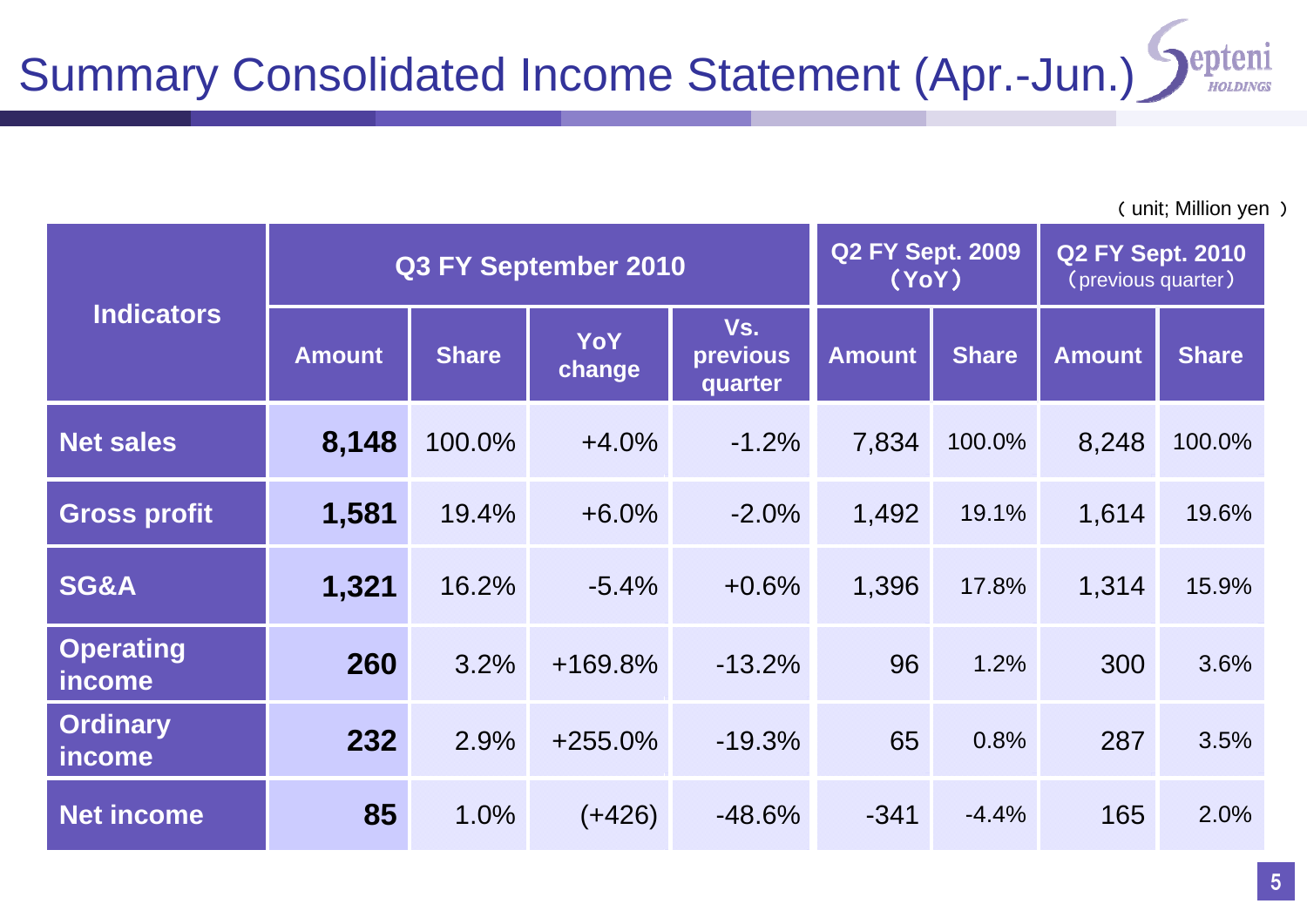## Consolidated Quarterly Performance



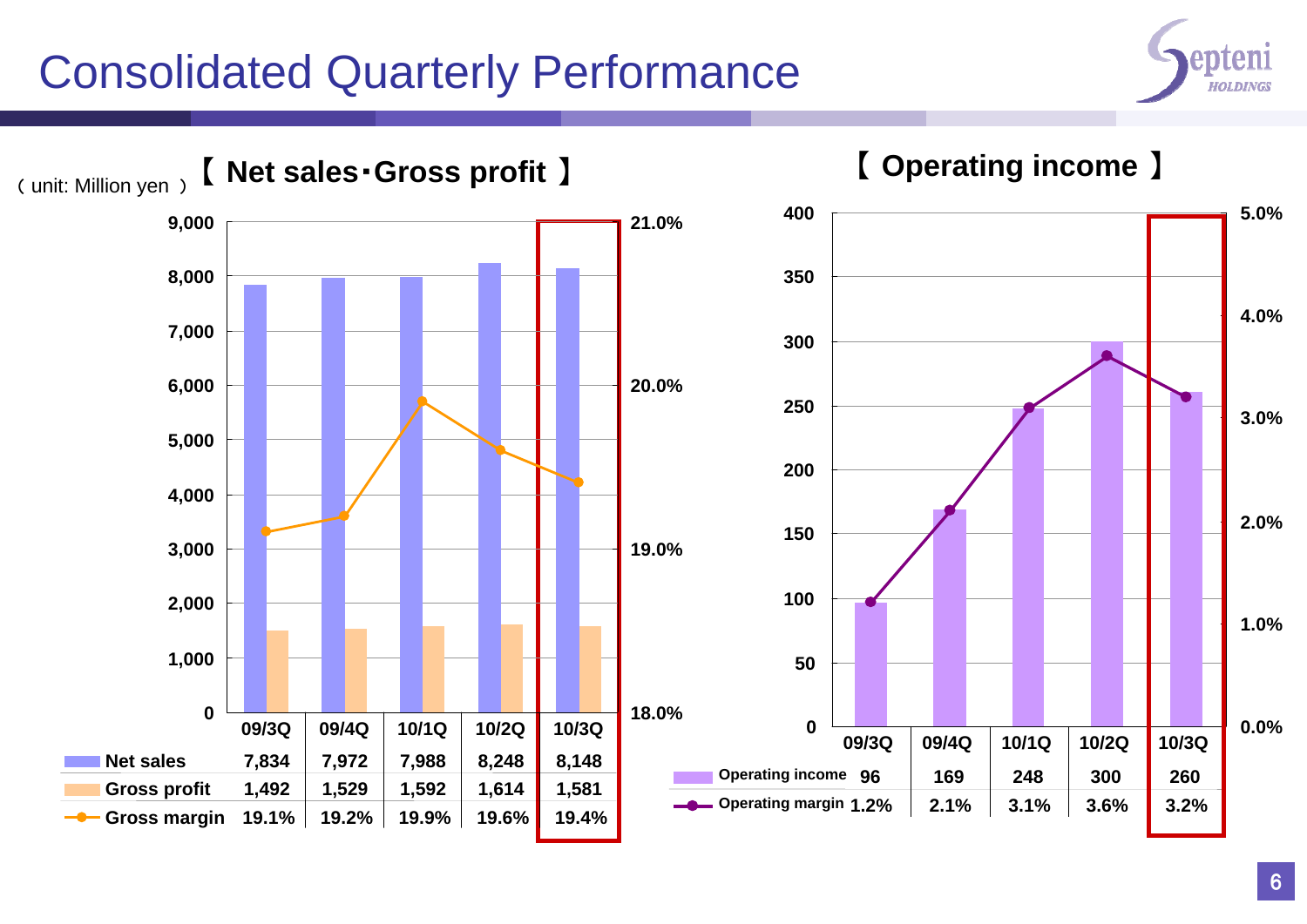## Changes in Business Segments



#### 【 **Up to FY9/09** 】

#### **Network Advertising**

**Internet Advertising Agency**

**Ad Network**

**In-ship Advertisement**

**Internet-related business**

**Mobile Content**

**Mobile Media Rep**

**Technology**

**Direct Marketing business**

**Direct Mail Delivery Services**

| <b>Other businesses</b> |
|-------------------------|
| <b>Commerce</b>         |
| Incubation (※)          |

※ **Withdrew during Q1 of FY September 2009**

#### 【 **From FY9/10 onward** 】



**Direct Mail Delivery Services**

**In-ship Advertisement**

**Other businesses**

**Commerce**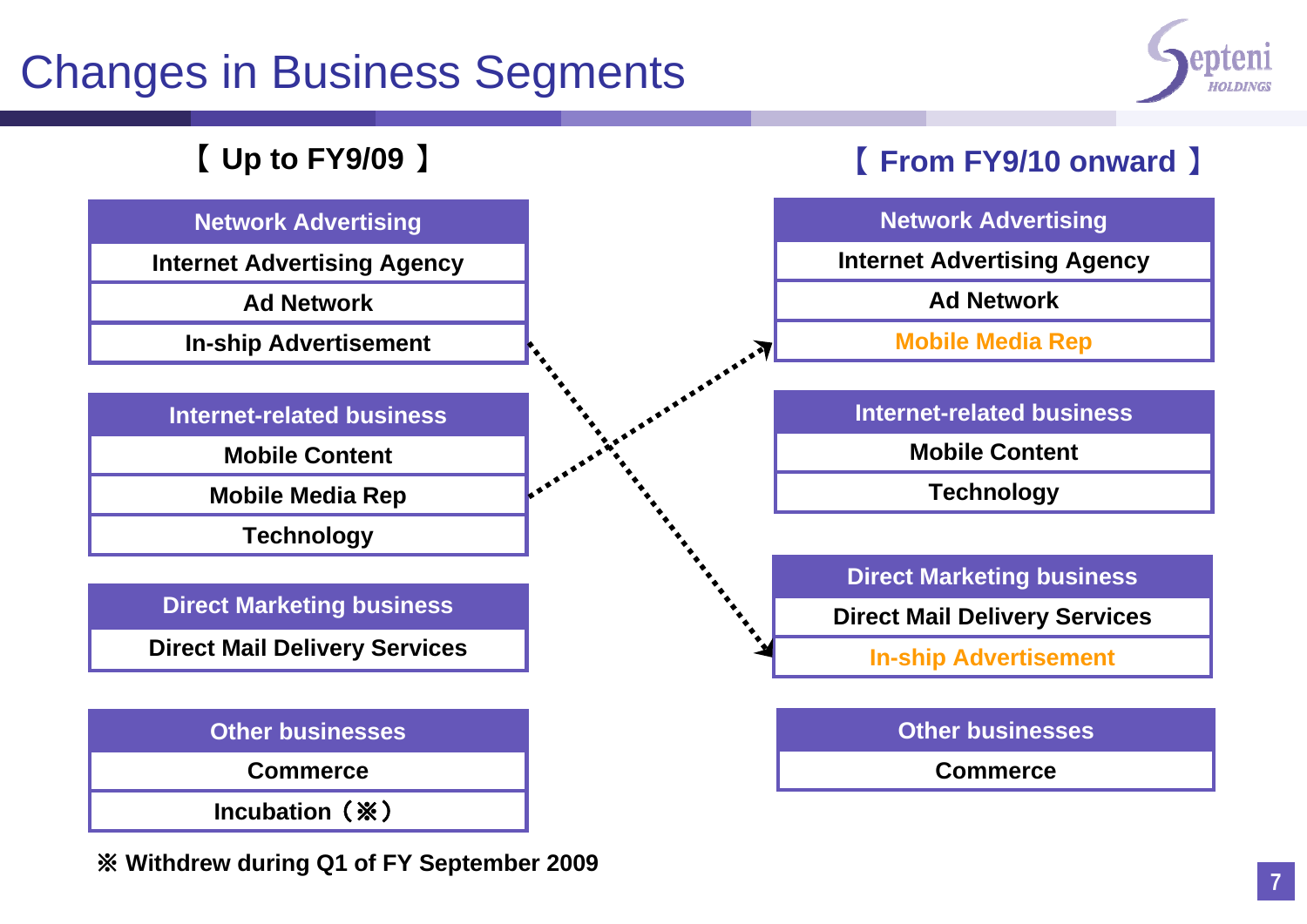|                                      |              | <b>Net sales</b> |                   | <b>Operating income</b> |       |            |
|--------------------------------------|--------------|------------------|-------------------|-------------------------|-------|------------|
| <b>Segment</b>                       | <b>10/Q3</b> | 09/Q3            | <b>YoY change</b> | <b>10/Q3</b>            | 09/Q3 | YoY change |
| <b>Network Advertising</b>           | 6,869        | 6,345            | $+8.3%$           | 274                     | 134   | $+104.8%$  |
| Internet-related                     | 486          | 650              | $-25.1%$          | 31                      | 23    | $+34.6%$   |
| <b>Direct Marketing</b>              | 561          | 581              | $-3.4%$           | 44                      | 46    | $-4.0%$    |
| <b>Others</b>                        | 260          | 324              | $-19.8%$          | $-7$                    | $-25$ | $(+17)$    |
| <b>Commerce</b>                      | 260          | 324              | $-19.8%$          | $-7$                    | $-12$ | $(+4)$     |
| <b>Eliminations and</b><br>corporate | $-30$        | $-67$            |                   | $-82$                   | $-82$ |            |
| <b>Consolidated total</b>            | 8,148        | 7,834            | $+4.0%$           | 260                     | 96    | $+169.8%$  |

※ Business segment information for FY9/09 has been restated to match the revised business segments.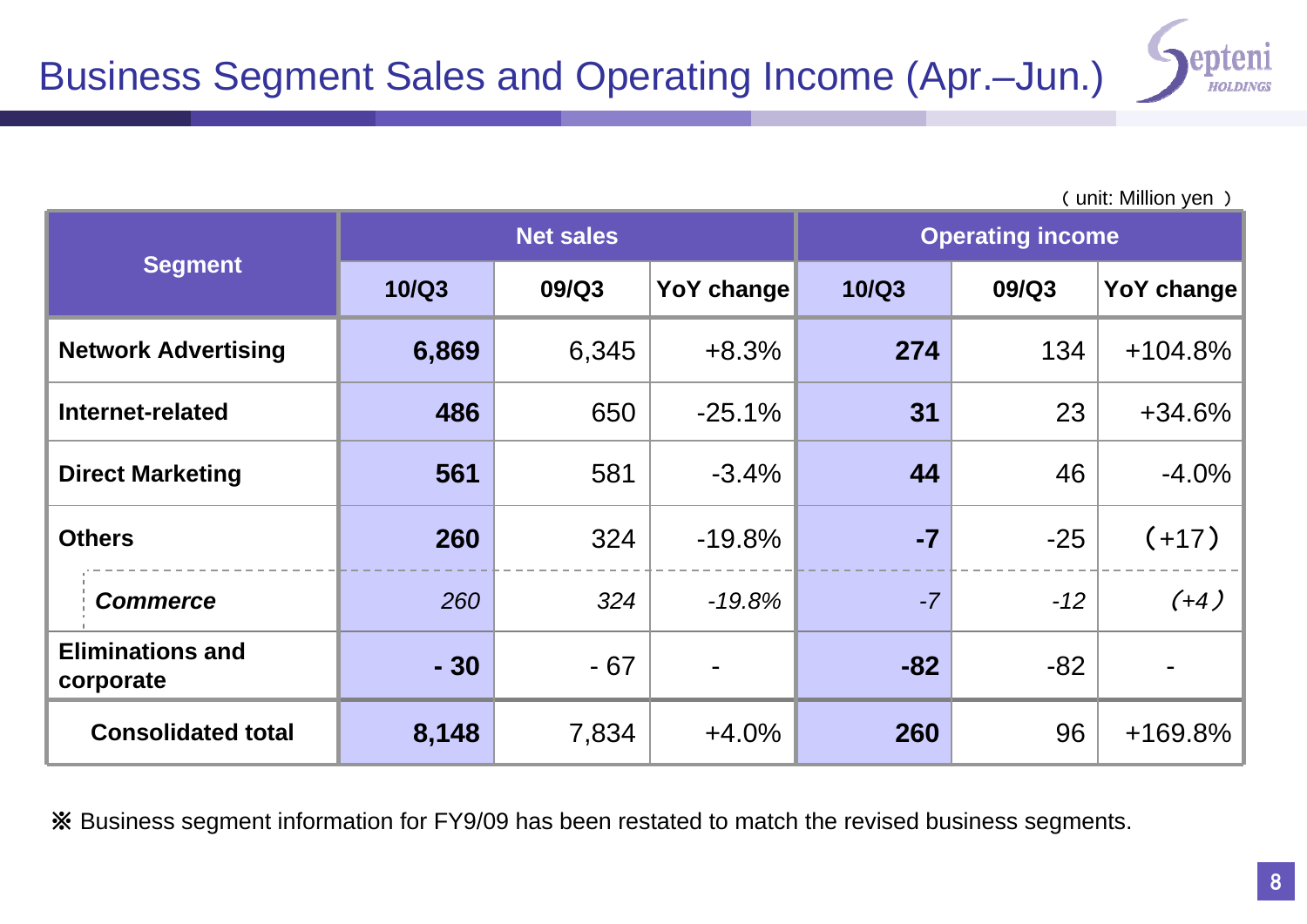## Summary Consolidated Balance Sheet



( unit: Million yen )

|                                            | <b>June 30,</b><br>2010 | September 30,<br>2009 | <b>Change</b> | <b>Major changes in 3Q</b><br>(Apr.-Jun.)                   |
|--------------------------------------------|-------------------------|-----------------------|---------------|-------------------------------------------------------------|
| <b>Assets</b>                              |                         |                       |               |                                                             |
| <b>Current assets</b>                      | 9,791                   | 9,494                 | $+297$        | Cash and deposits +41<br>Notes and accounts receivable -166 |
| <b>Fixed assets</b>                        | 2,266                   | 2,417                 | $-150$        |                                                             |
| <b>Total assets</b>                        | 12,057                  | 11,911                | $+146$        |                                                             |
| <b>Liabilities</b>                         |                         |                       |               |                                                             |
| <b>Current liabilities</b>                 | 5,860                   | 5,769                 | $+90$         | Accounts receivable -169, Short-<br>term debt+79            |
| <b>Fixed liabilities</b>                   | 255                     | 371                   | $-115$        | Long-term debt -62                                          |
| <b>Total liabilities</b>                   | 6,115                   | 6,140                 | $-24$         |                                                             |
| <b>Net assets</b>                          |                         |                       |               |                                                             |
| <b>Total net assets</b>                    | 5,941                   | 5,770                 | $+171$        | <b>Retained earnings+85</b>                                 |
| <b>Total liabilities and</b><br>net assets | 12,057                  | 11,911                | $+146$        |                                                             |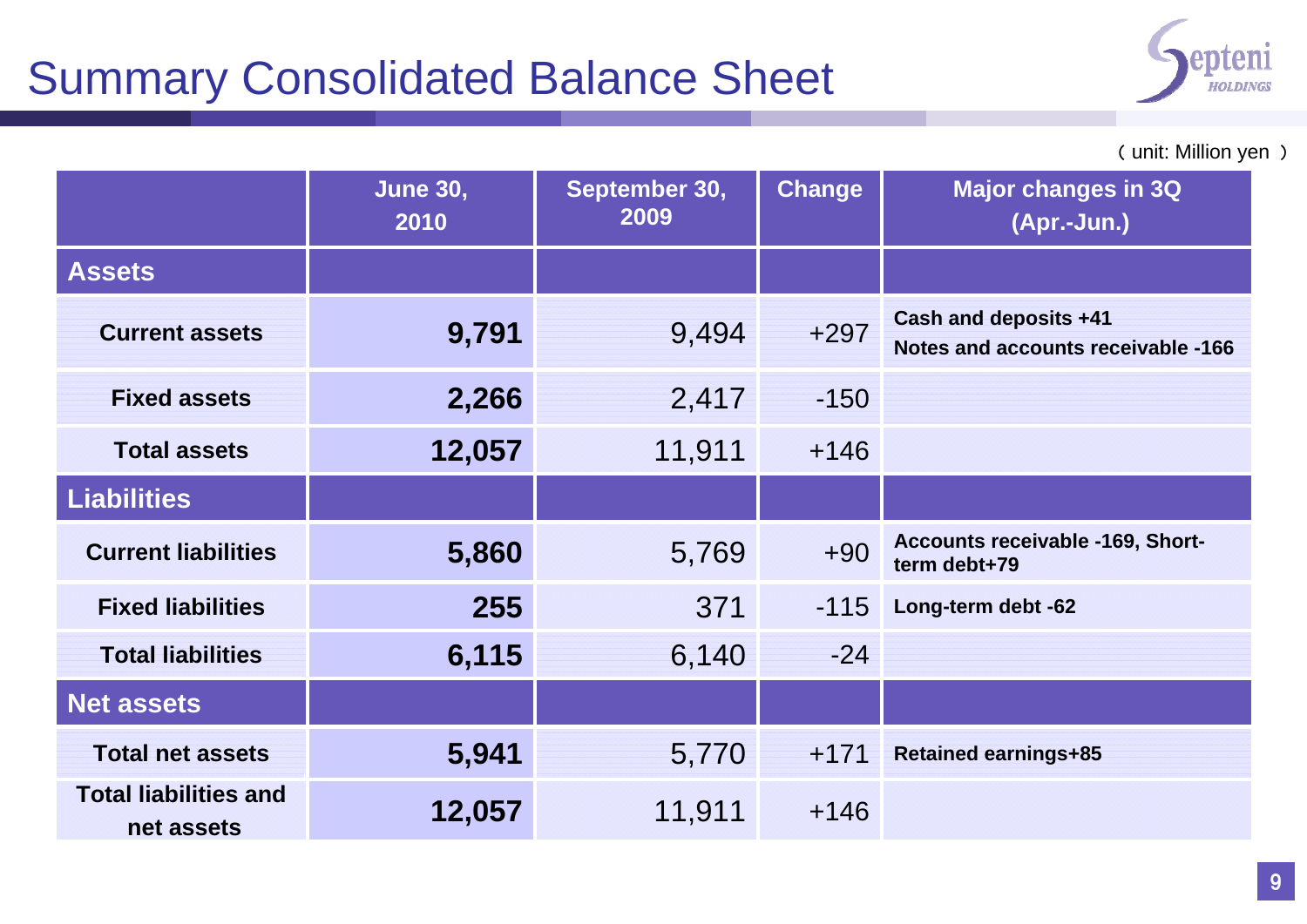

|                                                           | Q3 FY<br><b>September</b><br>2010 | Major breakdown in 3Q (Apr.-<br>Jun.)               | Q3 of FY<br><b>September</b><br>2009 |
|-----------------------------------------------------------|-----------------------------------|-----------------------------------------------------|--------------------------------------|
| <b>Cash flows from</b><br>operating activities            | 685                               | Net income before income taxes+198<br>Tax paid -135 | $-148$                               |
| <b>Cash flows from</b><br><b>investing activities</b>     | $-76$                             | <b>Acquisition of fixed assets -21</b>              | $-38$                                |
| <b>Cash flows from</b><br><b>financing activities</b>     | -290                              | Increase in debts +10                               | $-75$                                |
| Net change in cash<br>and cash equivalents                | 319                               |                                                     | $-262$                               |
| <b>Cash and cash</b><br>equivalents at the end<br>of year | 5,038                             |                                                     | 4,445                                |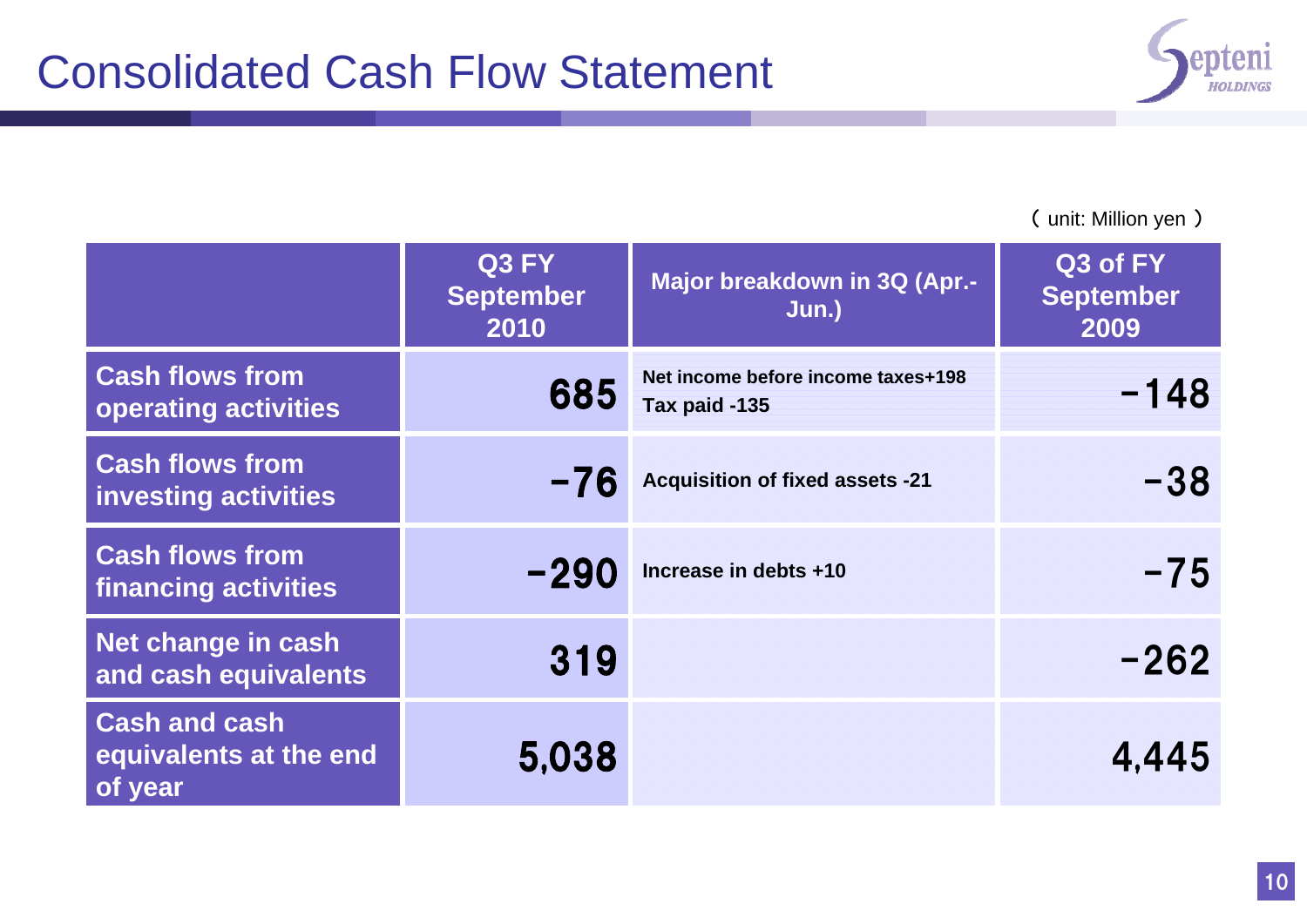| <b>Indicators</b>          |               | Q3 FY September 2010 | <b>Same period last year</b> |               |              |
|----------------------------|---------------|----------------------|------------------------------|---------------|--------------|
|                            | <b>Amount</b> | <b>Share</b>         | <b>YoY change</b>            | <b>Amount</b> | <b>Share</b> |
| <b>Net sales</b>           | 24,386        | 100.0%               | $-2.7%$                      | 25,074        | 100.0%       |
| <b>Gross profit</b>        | 4,788         | 19.6%                | $-0.4%$                      | 4,806         | 19.2%        |
| SG&A                       | 3,979         | 16.3%                | $-9.1\%$                     | 4,377         | 17.5%        |
| <b>Operating</b><br>income | 809           | 3.3%                 | $+88.5%$                     | 429           | 1.7%         |
| <b>Ordinary</b><br>income  | 738           | 3.0%                 | $+158.1%$                    | 286           | 1.1%         |
| <b>Net income</b>          | 316           | 1.3%                 | $(+787)$                     | $-471$        | $-1.9%$      |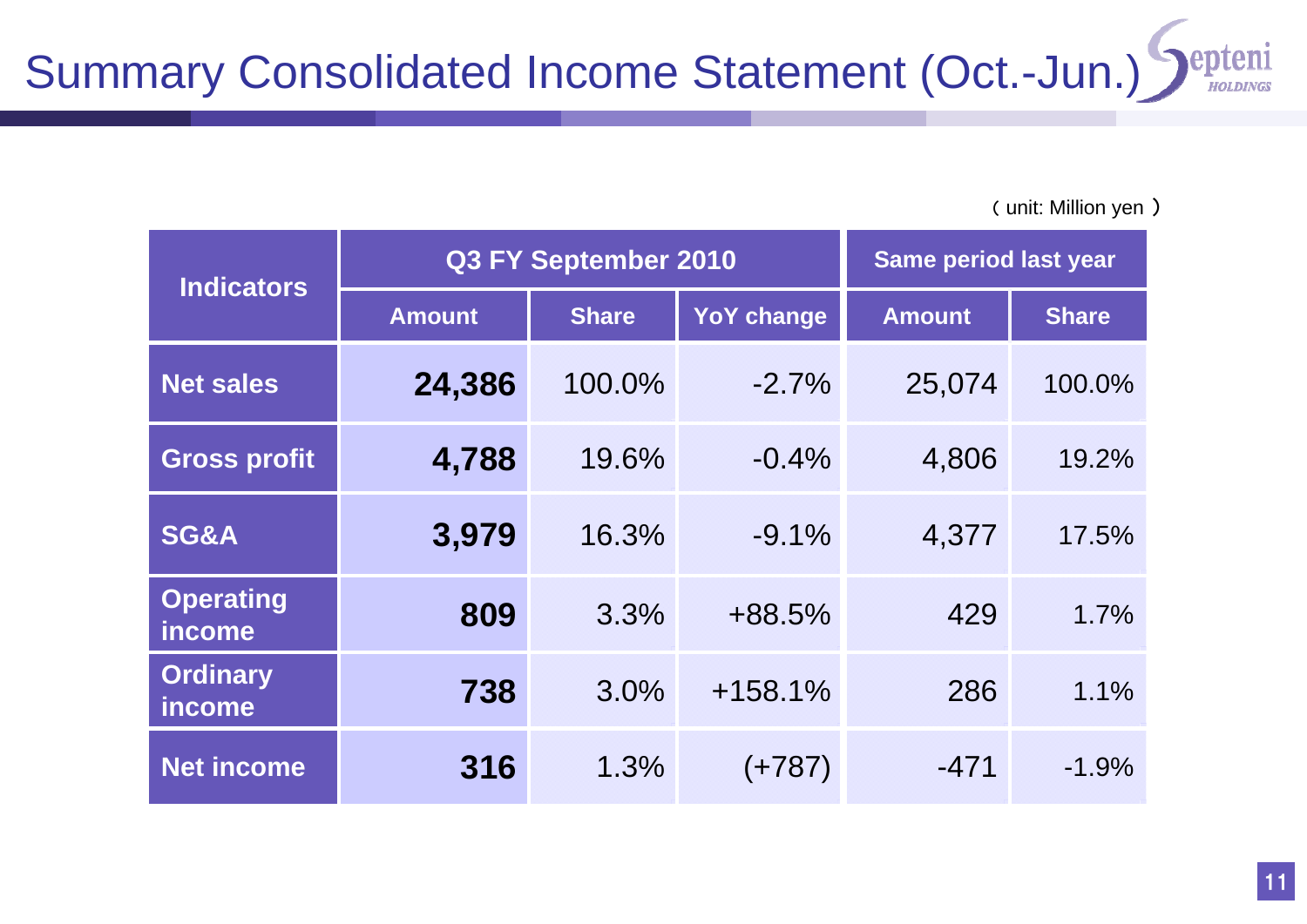| <b>Segment</b>                       |              | <b>Net sales</b> |                   | <b>Operating income</b> |        |                   |
|--------------------------------------|--------------|------------------|-------------------|-------------------------|--------|-------------------|
|                                      | <b>10/Q3</b> | 09/Q3            | <b>YoY change</b> | <b>10/Q3</b>            | 09/Q3  | <b>YoY change</b> |
| <b>Network Advertising</b>           | 20,377       | 20,253           | $+0.6%$           | 843                     | 663    | $+27.1%$          |
| Internet-related                     | 1,570        | 1,974            | $-20.5%$          | 132                     | 11     | About 12x         |
| <b>Direct Marketing</b>              | 1,717        | 1,817            | $-5.5%$           | 148                     | 160    | $-7.5%$           |
| <b>Others</b>                        | 820          | 1,208            | $-32.2%$          | $-46$                   | $-148$ | $(+101)$          |
| <b>Commerce</b>                      | 820          | 1,208            | $-32.2%$          | $-46$                   | -49    | $(+3)$            |
| <b>Eliminations and</b><br>corporate | $-98$        | $-179$           |                   | $-267$                  | $-257$ |                   |
| <b>Consolidated total</b>            | 24,386       | 25,074           | $-2.7%$           | 809                     | 429    | $+88.5%$          |

※ Business segment information for FY9/09 has been restated to match the revised business segments.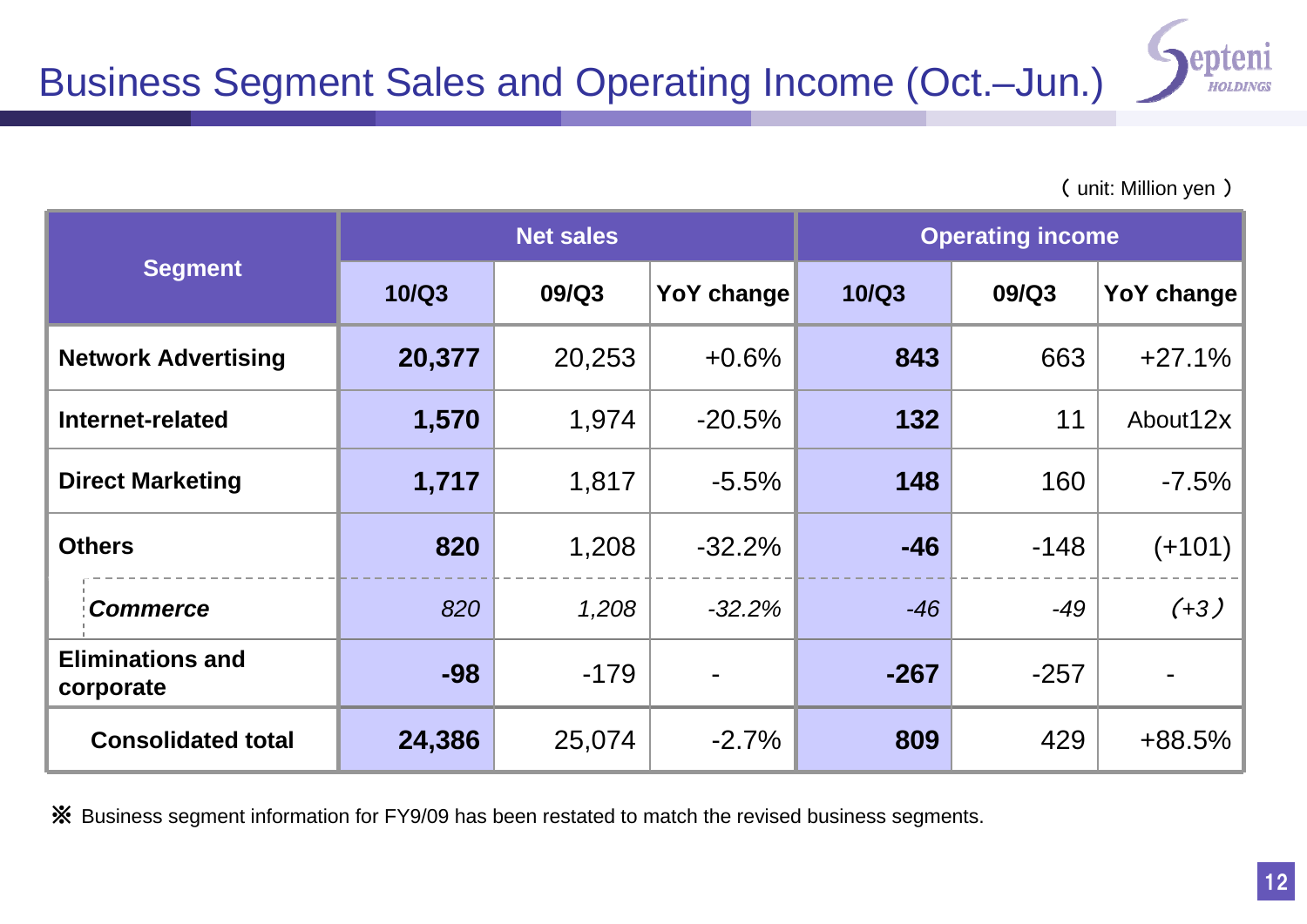

# Ⅱ**.Major Business and Consolidated Earnings Forecasts**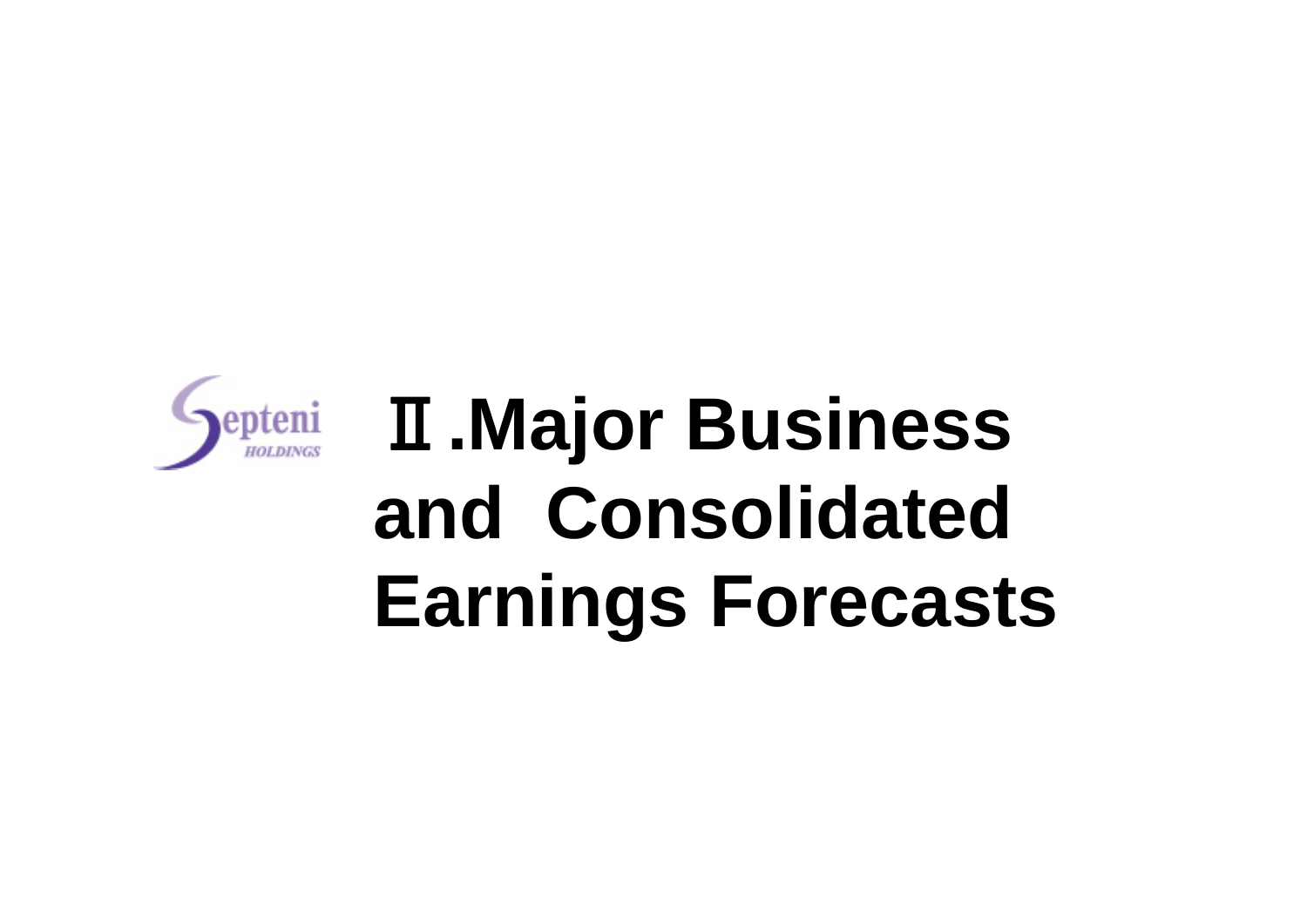#### Performance of Network Advertising Business by Quarter



#### ( unit: Million yen ) 【 **Net sales**・**Gross profit** 】

【 **Operating income** 】



※ FY09/3Q through FY09/4Q data have been restated to match the revised business segments.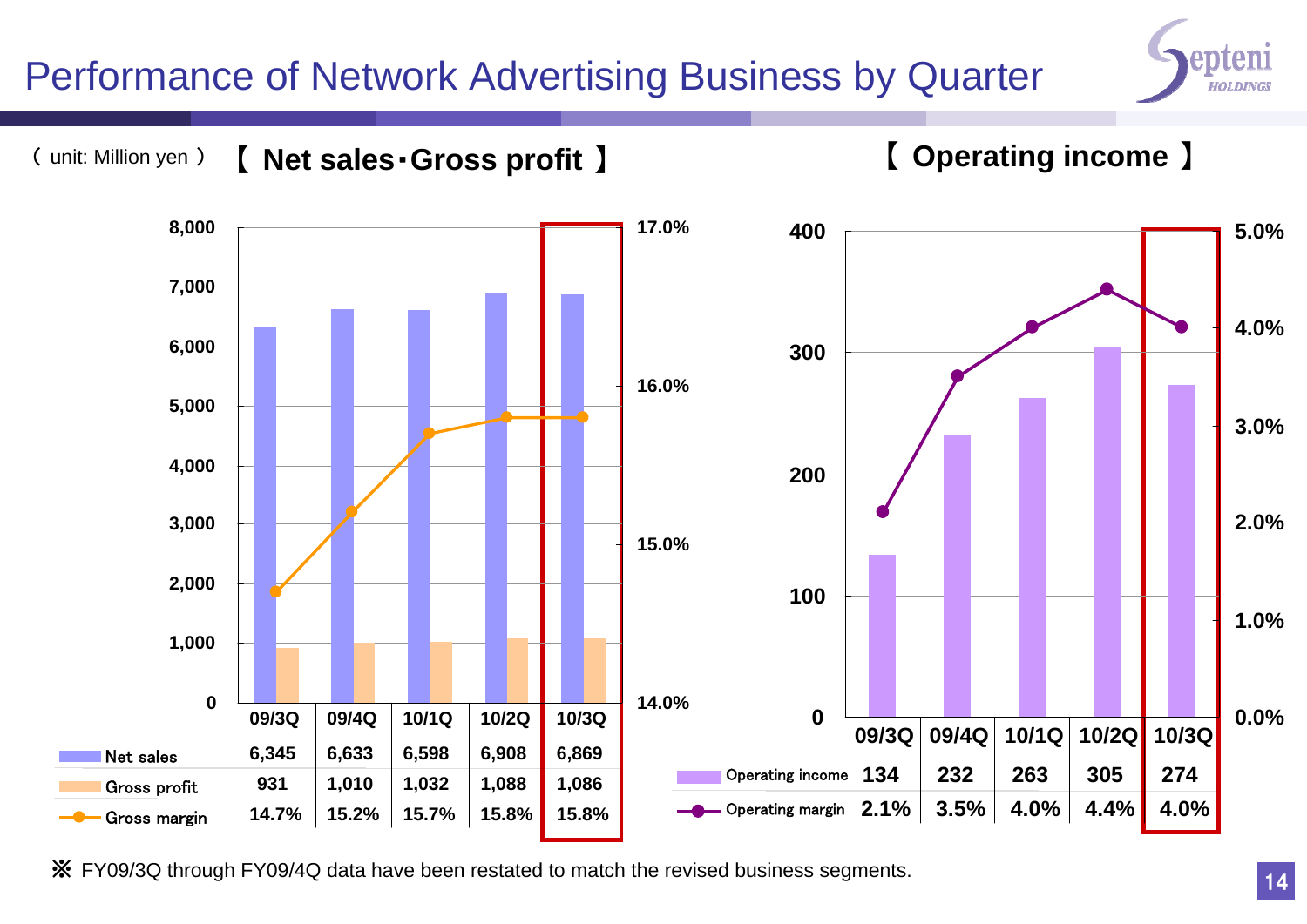

|                            | <b>YoY change</b> | <b>Vs. previous quarter</b> |
|----------------------------|-------------------|-----------------------------|
| <b>Net sales</b>           | $+8.3%$           | $-0.6\%$                    |
| <b>Operating</b><br>income | $+104.8%$         | $-10.1\%$                   |

Recovered steadily; Achieved increase in sales and earnings YoY in 15 months

Web solutions sector expanded by obtaining large projects

 Started operating "Apli Daisuki! ", a social application portal site Expanded the system of support for SAP\*

※Social Application Provider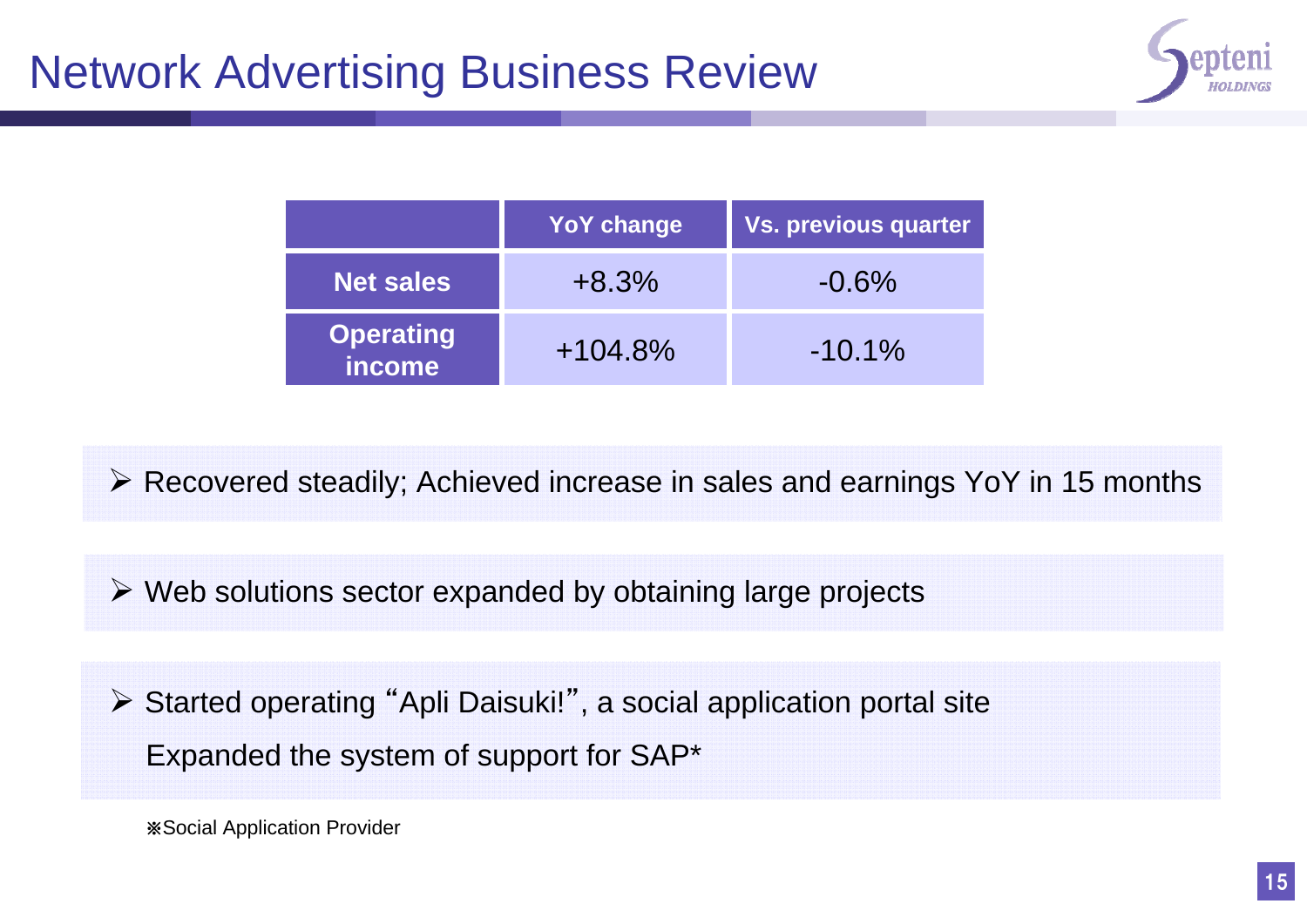## Network Advertising Business Data by Product



**17.2%**

#### 【 **Proportion of Web solutions field to total gross profit** 】 100%5.5%27.3%0.1%2.0% 10.1%3.0%4.8%7.2%67.2%0.2% 0.2% 7.9%7.6% 5.1% 34.0% 2.7% 2.5% 1.5%13.3% 10/2Q% | 100% | 100% | 100% 5.4%% | 25.1% | 27.3% | 26.0%  $\%$   $\parallel$  0.0%  $\parallel$  0.1%  $\parallel$  0.0% % | 3.8% | 2.0% | 2.9% 9.8%% | 2.4% | 3.0% | 4.6% % | 4.4% | 4.8% | 4.1% 4.7%% | 69.5% | 67.2% | 68.2% 0.3%6.8%7.6%36.1% 2.1%% | 1.8% | 1.5% | 1.6% 14.8%10/1Q 10/3Q 100% 100%4.6%22.7%s  $0.1\%$   $0.0\%$ 3.2% 2.2%6.6% $\vert$  2.9% 2.0% 5.1% 5.0%4.8%72.8%0.1% 0.6%5.3%10.7% 9.7%33.3% $\vert$  2.5% 2.1% 2.1% 1.5%18.6%09/3Q 09/4Q**Web Solutions (Note 2)** 4.6% 5.3% 5.4% 5.5% 5.8% **Products** PC**Portal, etc.** 18.6% 16.3% 14.8% 13.3% 14.1% CGM**MailListing** 35.0% 35.3% **AffiliateTargeting** 6.7% 9.5% **Others**72.0%**MobilePortal, etc.** 4.8% 5.6% 4.7% 7.2% 5.9% CGM**MailListing** 7.9% 8.4% **AffiliateOthers**22.8%**Total15.3% 15.5% 14.6%12.8% 10.0%12.0%14.0%16.0%18.0%20.0%09/3Q 09/4Q 10/1Q 10/2Q 10/3Q**

【 **Changes in sales by product** 】

(Note 1) FY09/3Q through FY09/4Q data have been restated to match the revised business segments.

(Note 2) SEO, production, support for site operation, etc.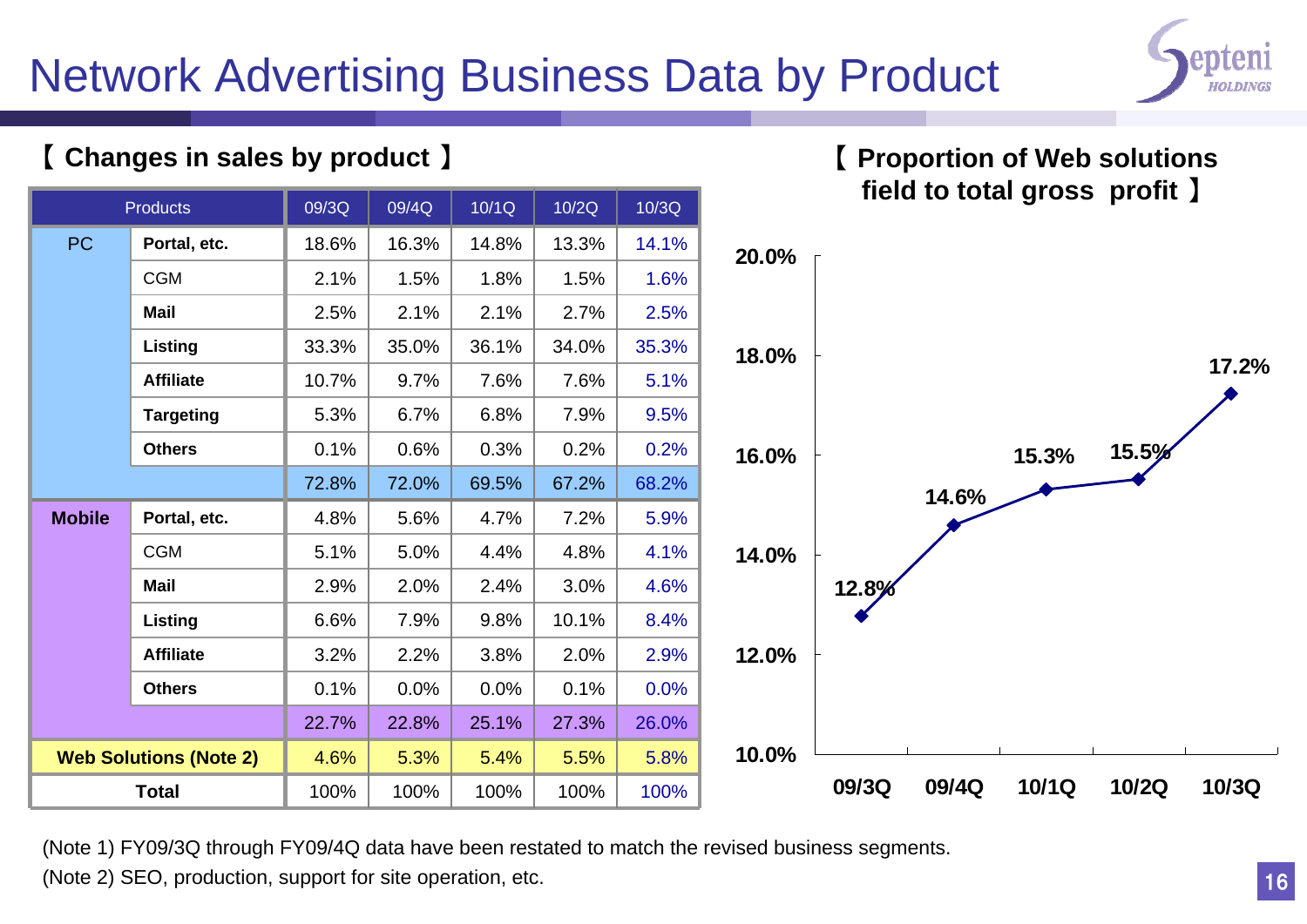## Network Advertising Business Data by Customer



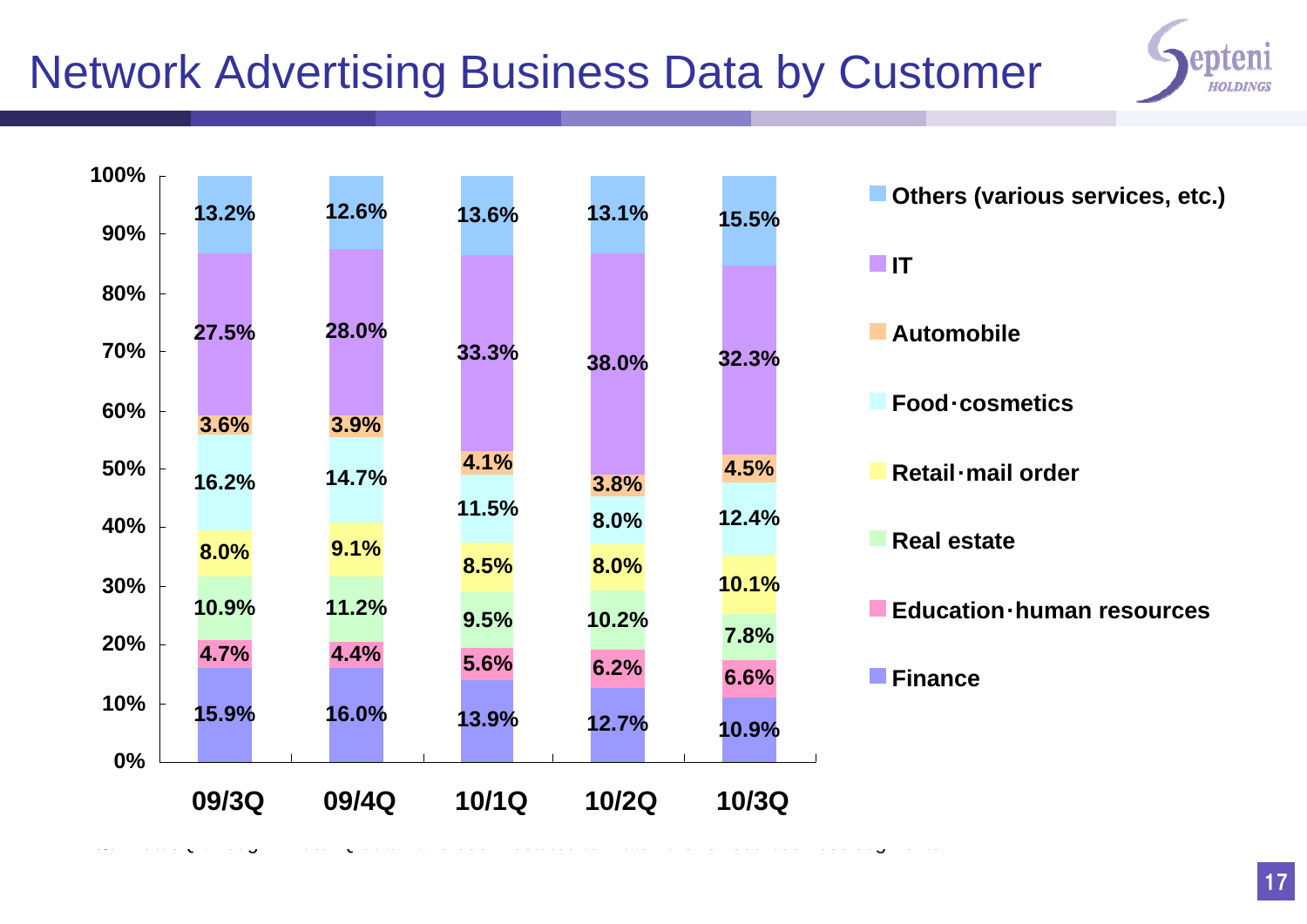## Network Advertising Business Number of Clients



**0200 400600800100012005.006.007.00 Total NO. of clients 860 869 951 940 916 NO. of new clients 116 175 159 134 100 -C**-Average price per client **(million yen) 6.50 6.35 5.94 6.43 6.76** 6.76 **No. of clients (over 5 million yen sales) 191 205 197 204 19109/3Q 09/4Q 10/1Q 10/2Q 10/3Q**( **Company** ) ( **Million yen** ) (Note) Data for FY09/3Q through FY09/4Q have been restated based on the revised business segments after excluding the number of new client companies. **9761,044 1,110 1,074 1,016**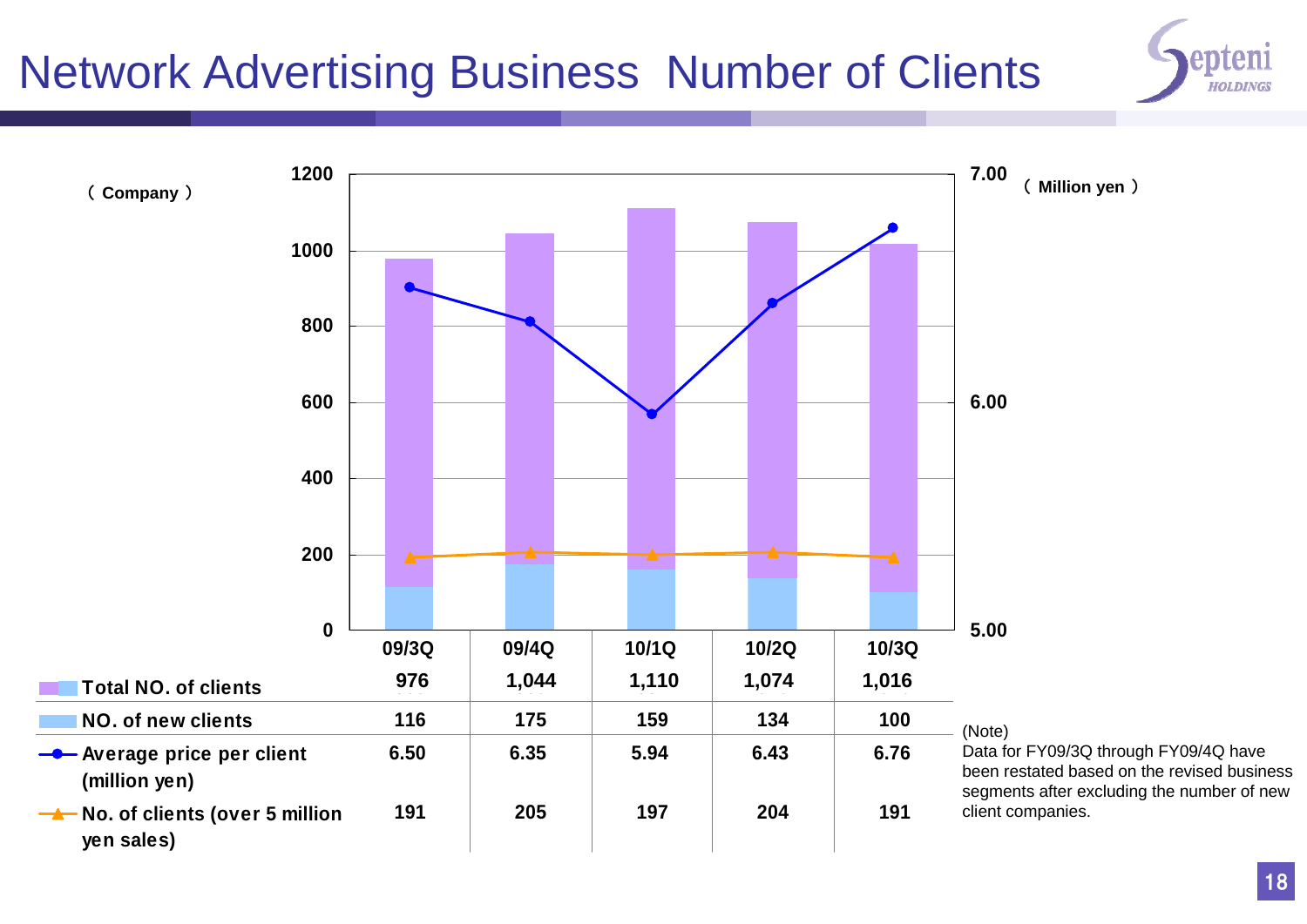#### Performance of Internet-related Business by Quarter





※ FY09/3Q through FY09/4Q data have been restated to match the revised business segments.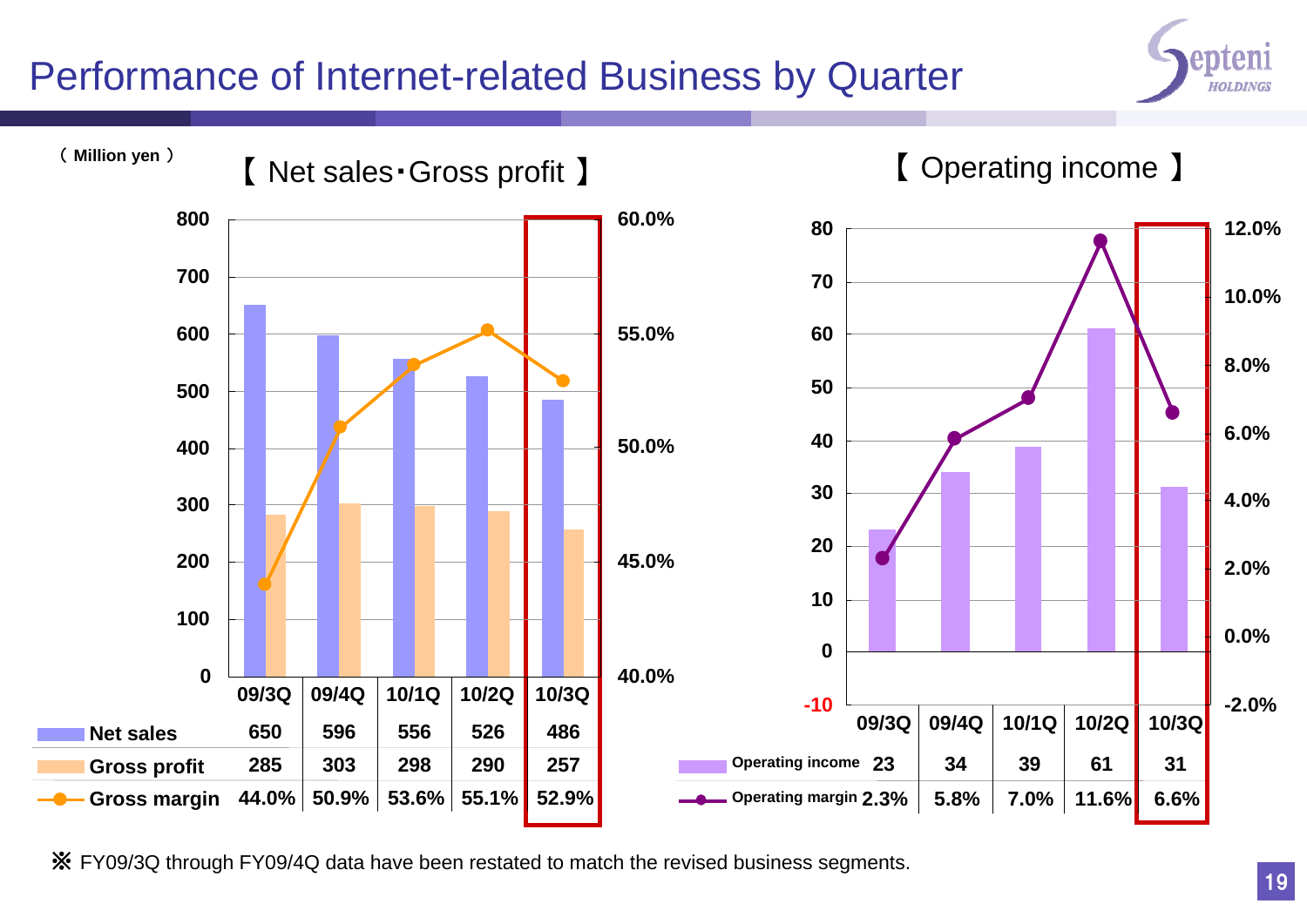#### Internet-related Business Review



|                         | <b>YoY change</b> | <b>Vs. previous quarter</b> |
|-------------------------|-------------------|-----------------------------|
| <b>Net sales</b>        | $-25.1\%$         | $-7.5\%$                    |
| <b>Operating income</b> | $+34.6\%$         | $-47.6\%$                   |

#### 【Content domain 】

 Achieved operating profit despite continued decrease in the number of content billings due mainly to the transfer of unprofitable website

**≻ Started providing social application for Mobage-town** 

#### 【Technology domain 】

 CRM service sales exceeded the e-mail distribution ASP on a quarterly basis for the first time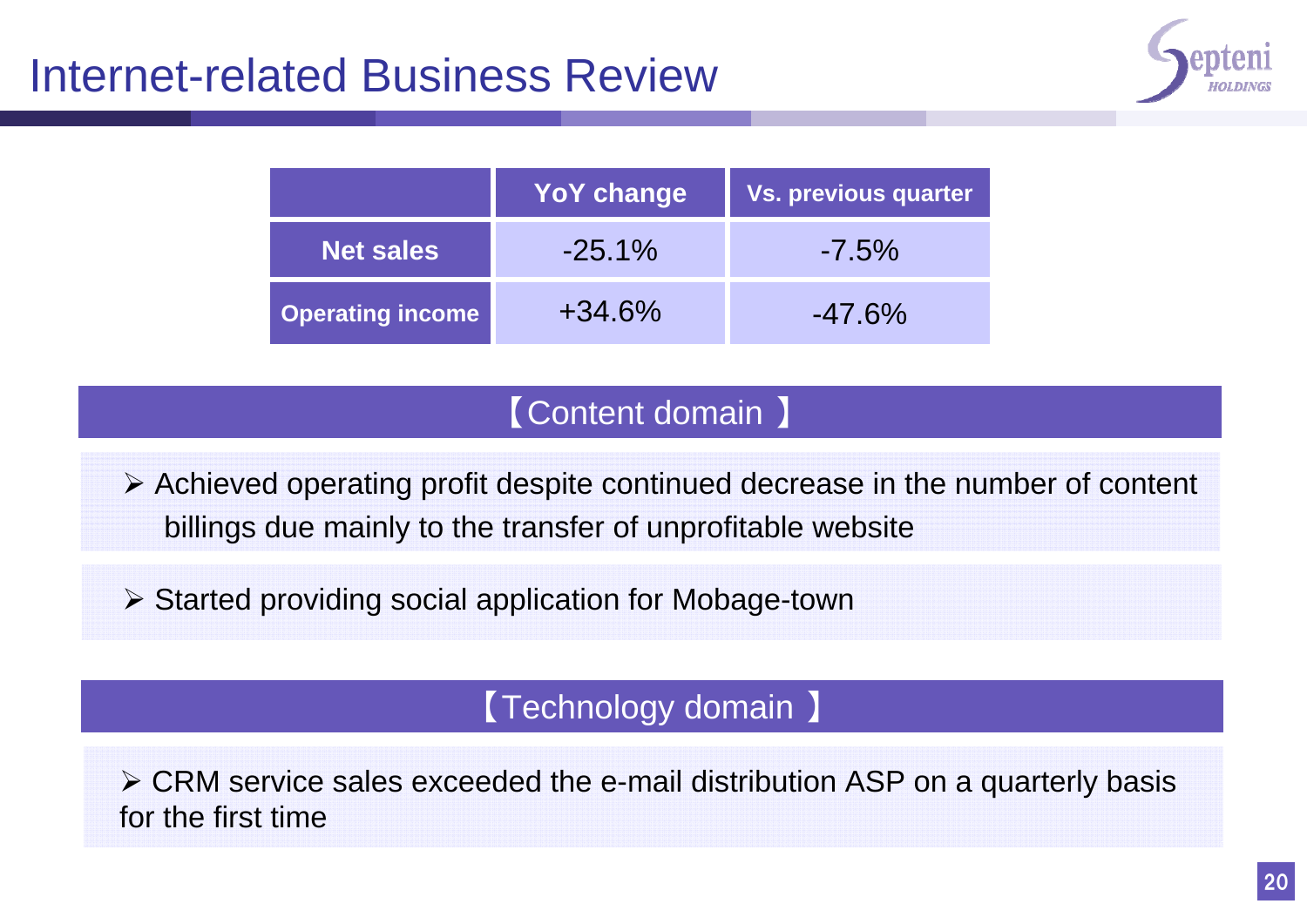

#### Major social applications released after April

| Provider                                   | <b>AXEL MARK</b>                                                                                                                                          | Cytech                                                                                                                                                            |
|--------------------------------------------|-----------------------------------------------------------------------------------------------------------------------------------------------------------|-------------------------------------------------------------------------------------------------------------------------------------------------------------------|
| Platform                                   | Mobage-town                                                                                                                                               | mixi (mobile)                                                                                                                                                     |
| <b>Title</b>                               | <b>Futsal King!</b>                                                                                                                                       | <b>Seishun Band Gakuen</b>                                                                                                                                        |
| Summary                                    | A sports simulation game in which a<br>user aims to win the title of Futsal King<br>while training the players to build the<br>most powerful futsal team. | A simulation game in which a user as<br>the main character joins the light music<br>club and aims to make a major debut in<br>3 years through various activities. |
| <b>Enrollment</b><br>(as of Jul. 31, 2010) | About 100 thousand people                                                                                                                                 | About 28 thousand people                                                                                                                                          |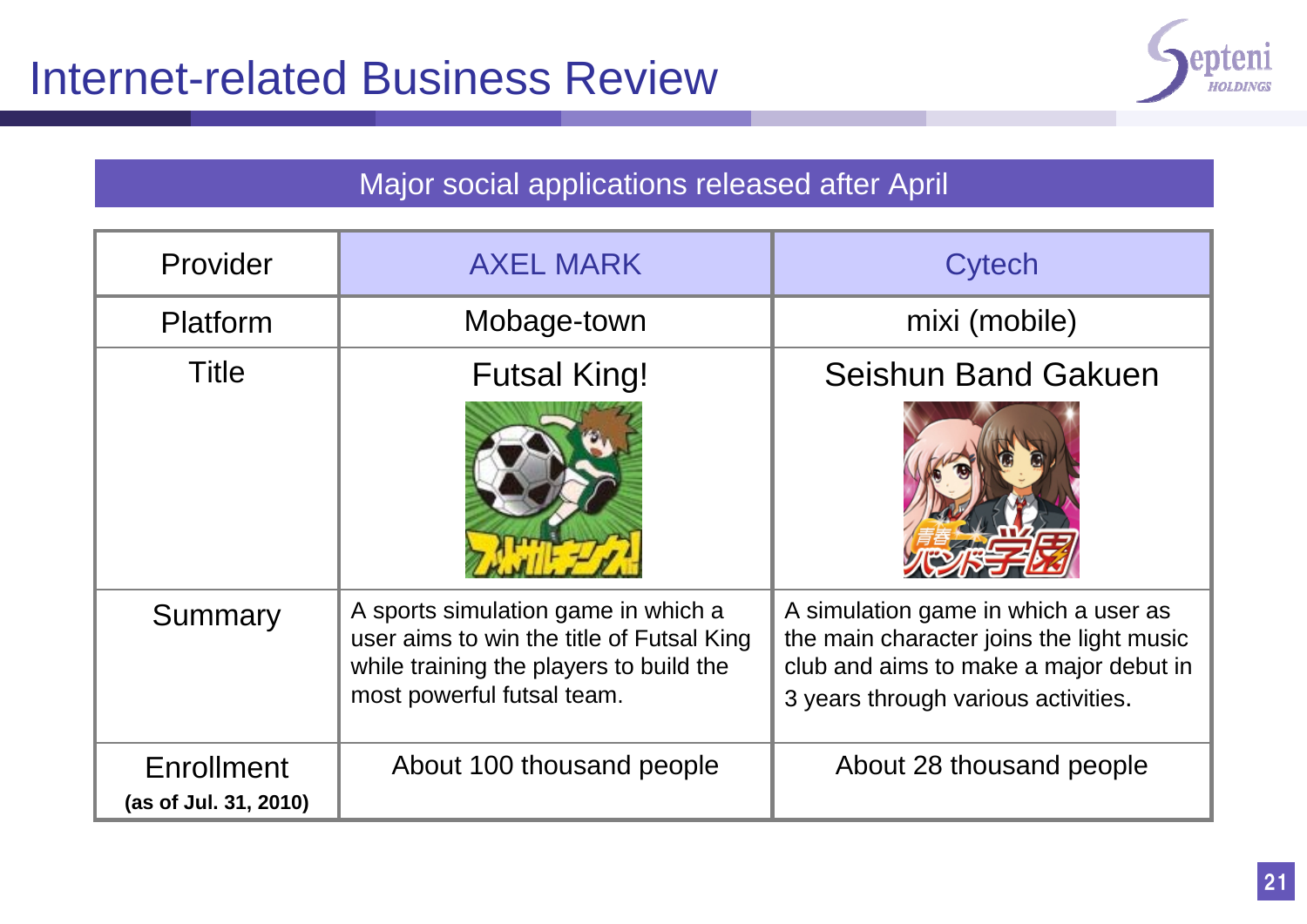## Performance of Commerce Business by Quarter



## ( **Million yen** ) 【 **Net sales**・**Gross profit** 】 【 **Operating income** 】

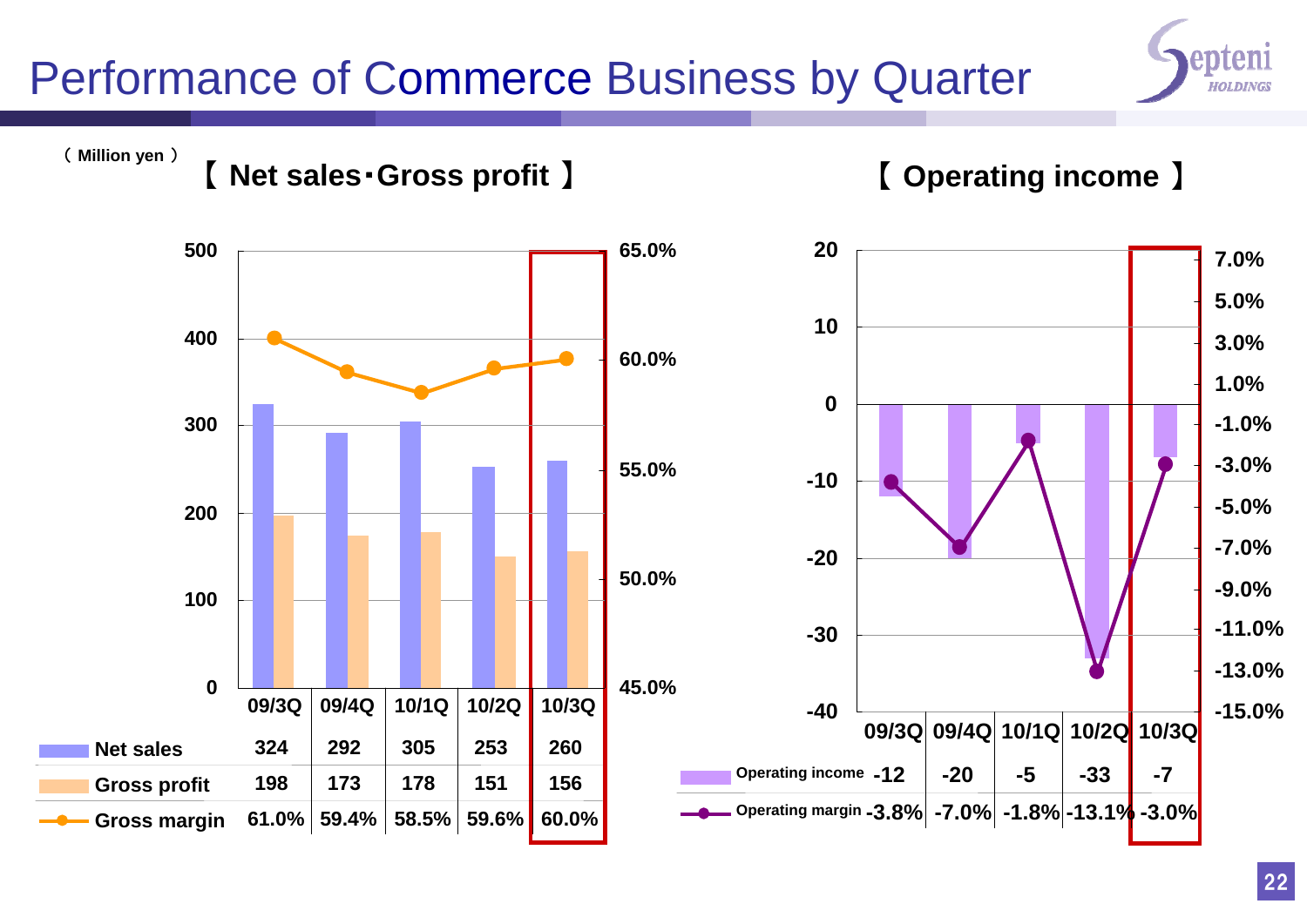

|                         | <b>YoY change</b>                  | <b>Vs. previous quarter</b>         |  |  |
|-------------------------|------------------------------------|-------------------------------------|--|--|
| <b>Net sales</b>        | $-19.8\%$                          | $+2.5\%$                            |  |  |
| <b>Operating income</b> | $+4$ million yen<br>(Reduced loss) | $+25$ million yen<br>(Reduced loss) |  |  |

 $\triangleright$  Reduced operating loss as a result of higher sales compared with the previous quarter and controlling SG&A expenses

The volume of EC handled increased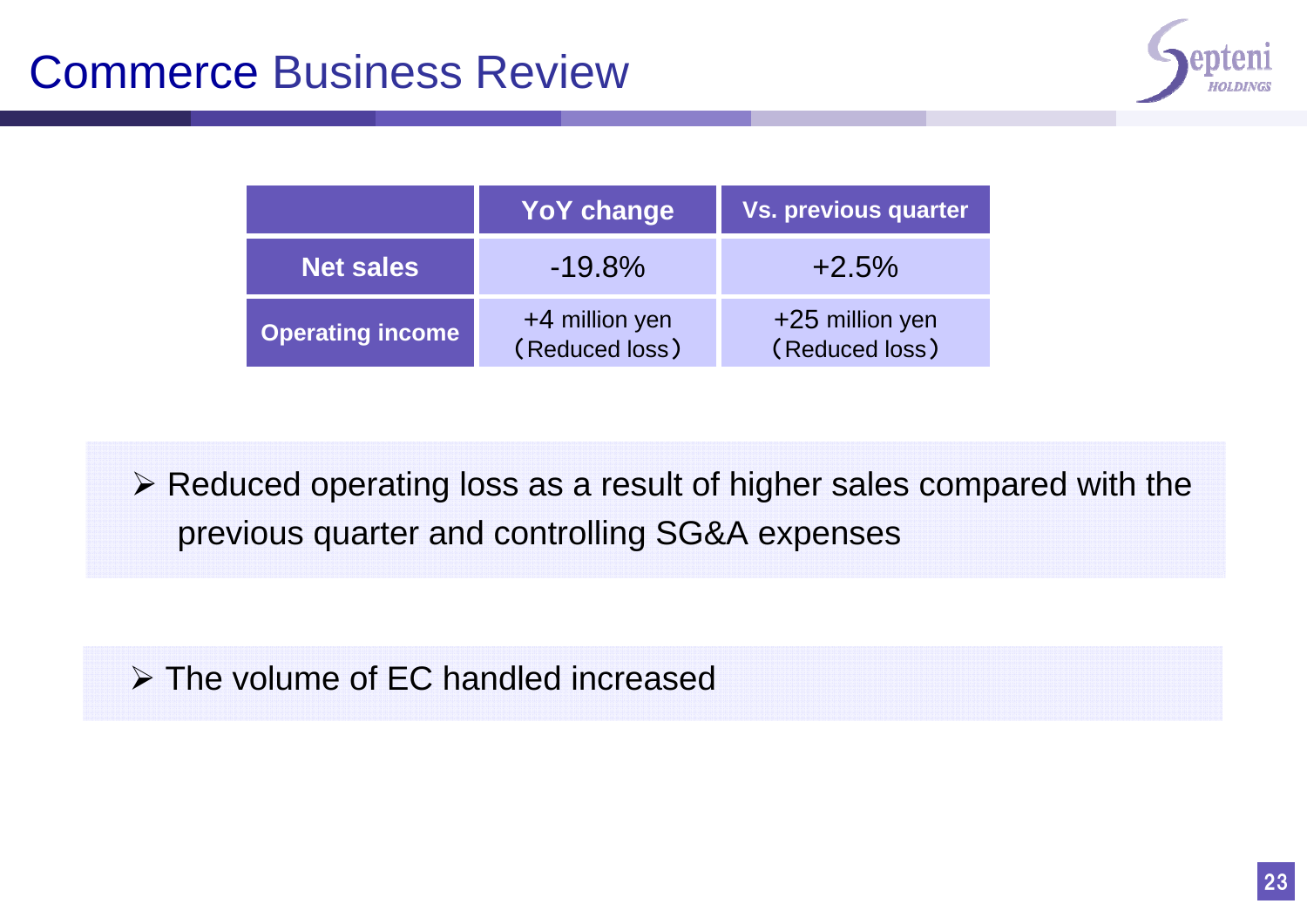

| <b>Indicator</b>           | <b>Initial</b>       | <b>Revised</b> | <b>Amount revised</b> | Q3            |                      |  |
|----------------------------|----------------------|----------------|-----------------------|---------------|----------------------|--|
|                            | forecast<br>forecast |                | (Pct.)                | <b>Actual</b> | <b>Progress rate</b> |  |
| <b>Net sales</b>           | 34,000               | 32,500         | $-1,500$<br>$(-4.4%)$ | 24,386        | 75.0%                |  |
| <b>Operating</b><br>income | 800                  | 1,000          | $+200$<br>$(+25.0\%)$ | 809           | 80.9%                |  |
| Ordinary<br>income         | 700                  | 900            | $+200$<br>$(+28.6%)$  | 738           | 82.0%                |  |
| Net income                 | 400                  | 450            | $+50$<br>$(+12.5%)$   | 316           | 70.3%                |  |

#### 【Background 】

 **Steady improvement in the profitability of Network Advertising and Internet-related businesses**

 **Increase in Network Advertising business sales will be smaller than initially expected**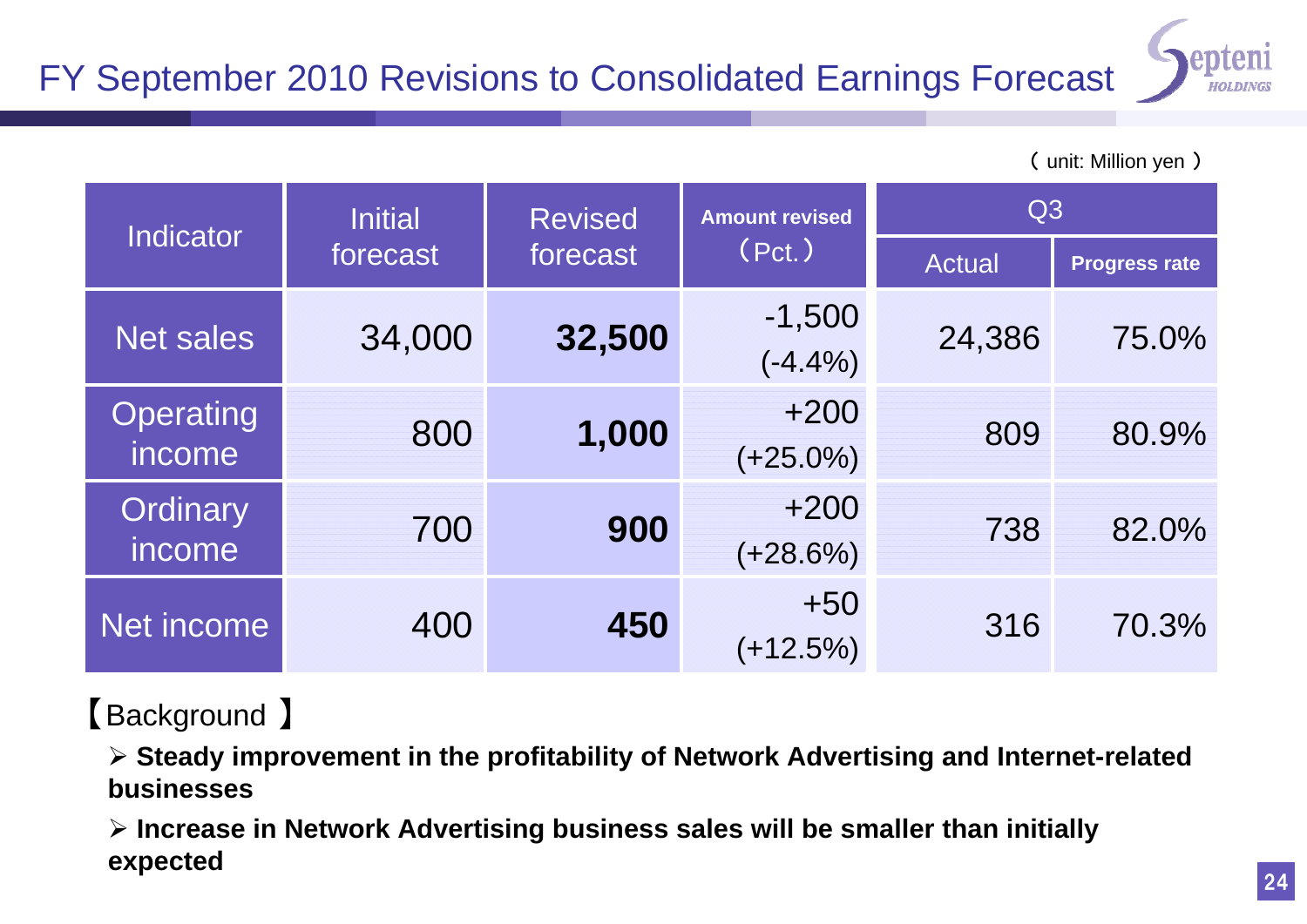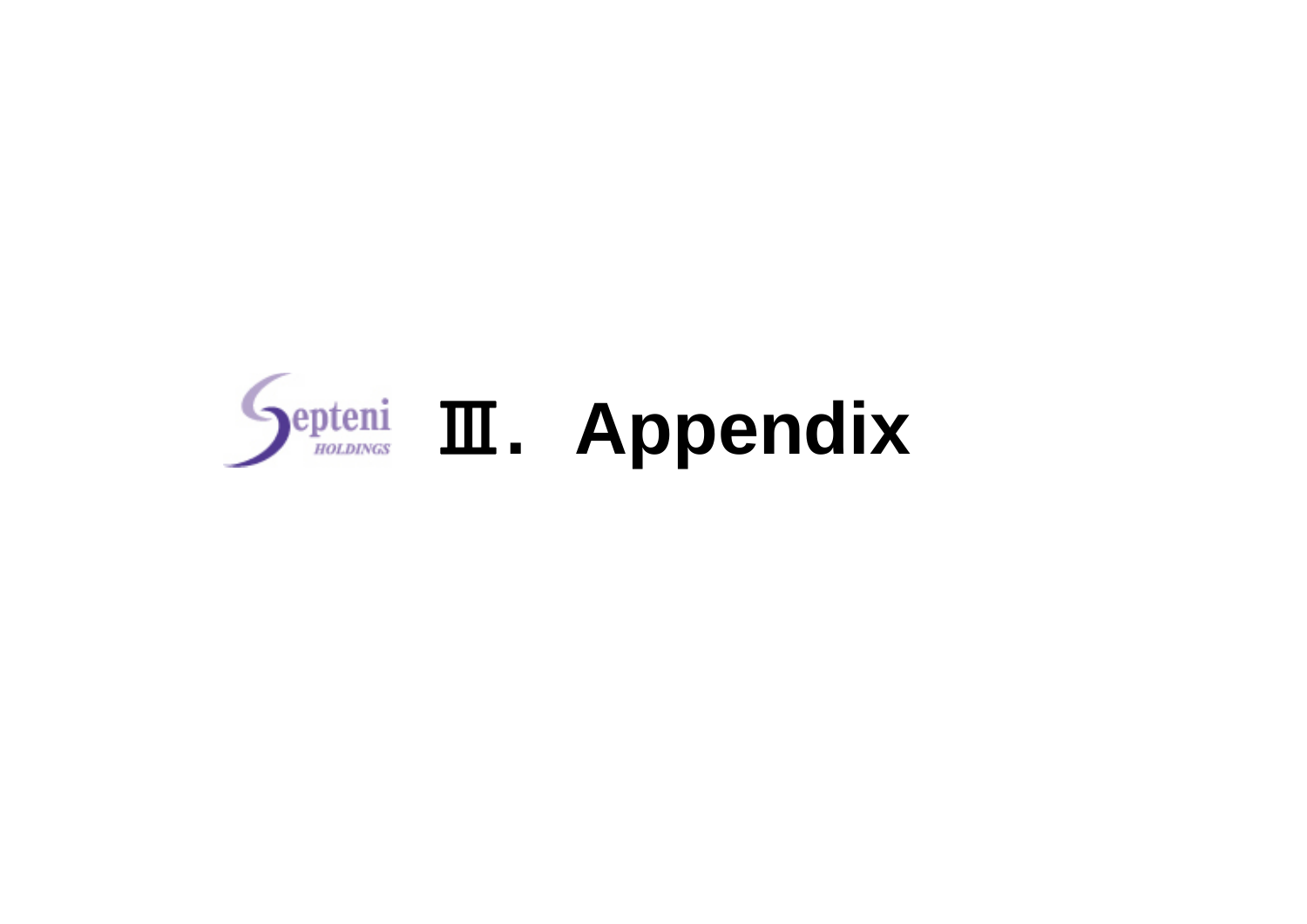

|                                          | As of June 30, 2010                                                                               |
|------------------------------------------|---------------------------------------------------------------------------------------------------|
|                                          | Company name SEPTENI HOLDINGS CO., LTD.                                                           |
| Representative                           | Representative director Koki Sato                                                                 |
|                                          | Head office 24 Daikyo-cho, Shinjuku, Tokyo SEPTENI Gaien bldg.                                    |
|                                          | Stock code 4293 (JASDAQ)                                                                          |
| <b>Business activity</b>                 | Management of Group firms, engaged mainly in Internet-related businesses,<br>as a holding company |
|                                          | Establishment October 29, 1990                                                                    |
|                                          | C a $p$ i t a $l$ 2,002 million yen                                                               |
| Outstanding<br>shares                    | 134,657 shares (8,923 shares of treasury stock)                                                   |
| Number of<br>employees<br>(consolidated) | 626 (Full-time), 663 (Part-time)                                                                  |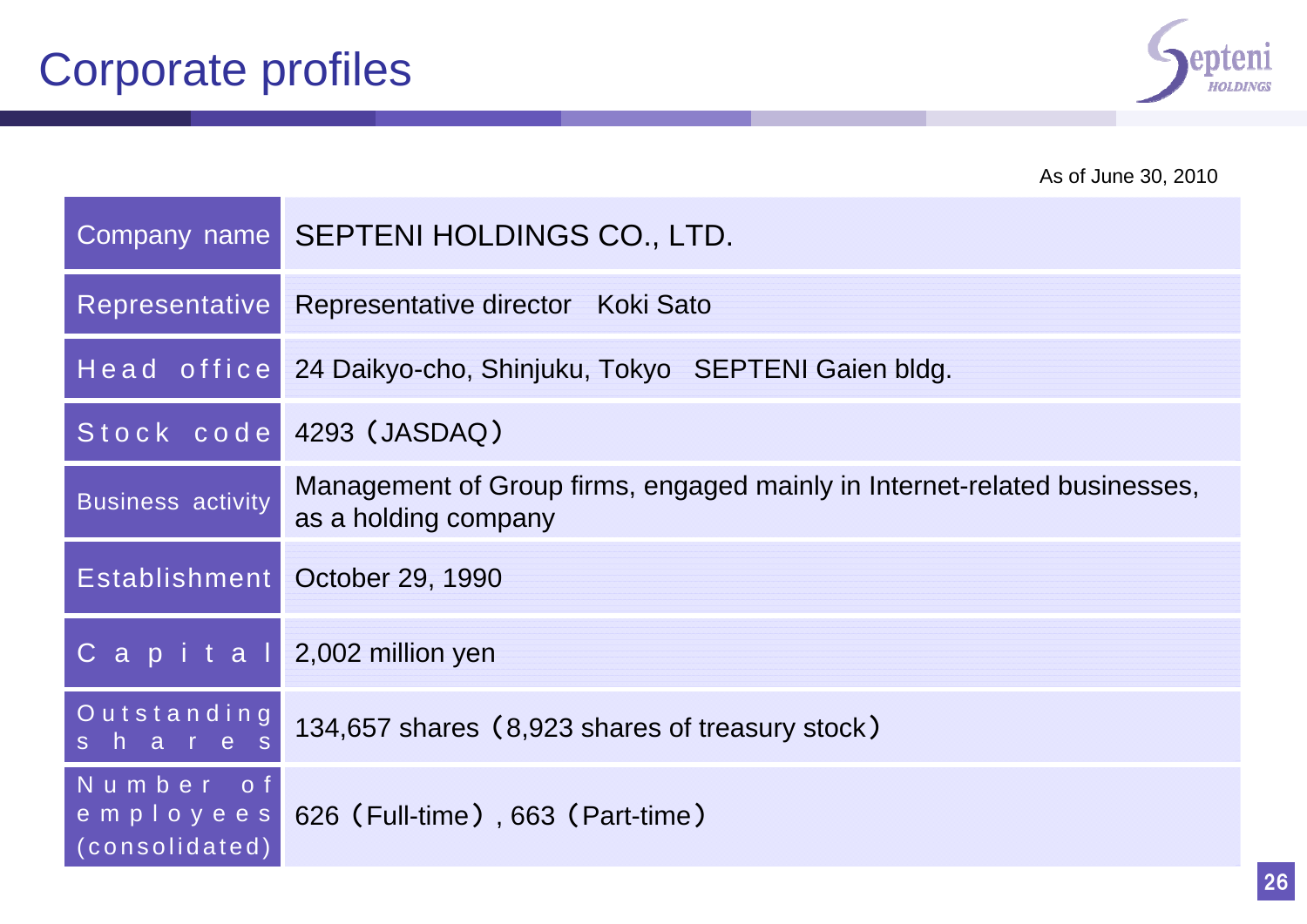

#### As of Aug 3, 2010

| Company name                       | <b>Business line</b>                                    |                                              |
|------------------------------------|---------------------------------------------------------|----------------------------------------------|
| SEPTENI HOLDINGS CO., LTD.         |                                                         | Holding company                              |
| SEPTENI CO., LTD.                  | Consolidated subsidiary 100.0%                          | Internet Ad agency                           |
| mume Inc.                          | Consolidated subsidiary 100.0%<br>(Indirect investment) | Mobile Ad agency                             |
| MANGO Inc.                         | Consolidated subsidiary 100.0%<br>(Indirect investment) | <b>SEM</b> operation                         |
| Vasara Inc.                        | Consolidated subsidiary 100.0%<br>(Indirect investment) | Internet Ad agency                           |
| SEPTENI CROSSGATE CO., LTD.        | Consolidated subsidiary 95.0%                           | Ad network                                   |
| ASP CO., LTD.                      | Consolidated subsidiary 60.0%                           | e-Marketing Solution                         |
| Media Grow CO., LTD.               | Consolidated subsidiary 100.0%                          | Mobile Media Rep                             |
| <b>AXEL MARK INC.</b>              | Consolidated subsidiary 54.5%                           | Media contents                               |
| <b>Tricorn Corporation</b>         | Consolidated subsidiary 100.0%                          | <b>CRM</b> service                           |
| Cytech, Inc.                       | Consolidated subsidiary 100.0%                          | <b>System Integration</b>                    |
| SEPTENI DIRECT MARKETING CO., LTD. | Consolidated subsidiary 100.0%                          | Direct marketing                             |
| <b>ACRESS</b>                      | Consolidated subsidiary 100.0%                          | Mail-order business                          |
| PRIME X.Co., Ltd.                  | Equity method affiliate 40.0%                           | Internet marketing for real estate companies |
| OPENSMILE, Inc.                    | Equity method affiliate 33.3%                           | Internet media                               |
| Power Technology                   | Equity method affiliate 22.8%                           | <b>SEO Business</b>                          |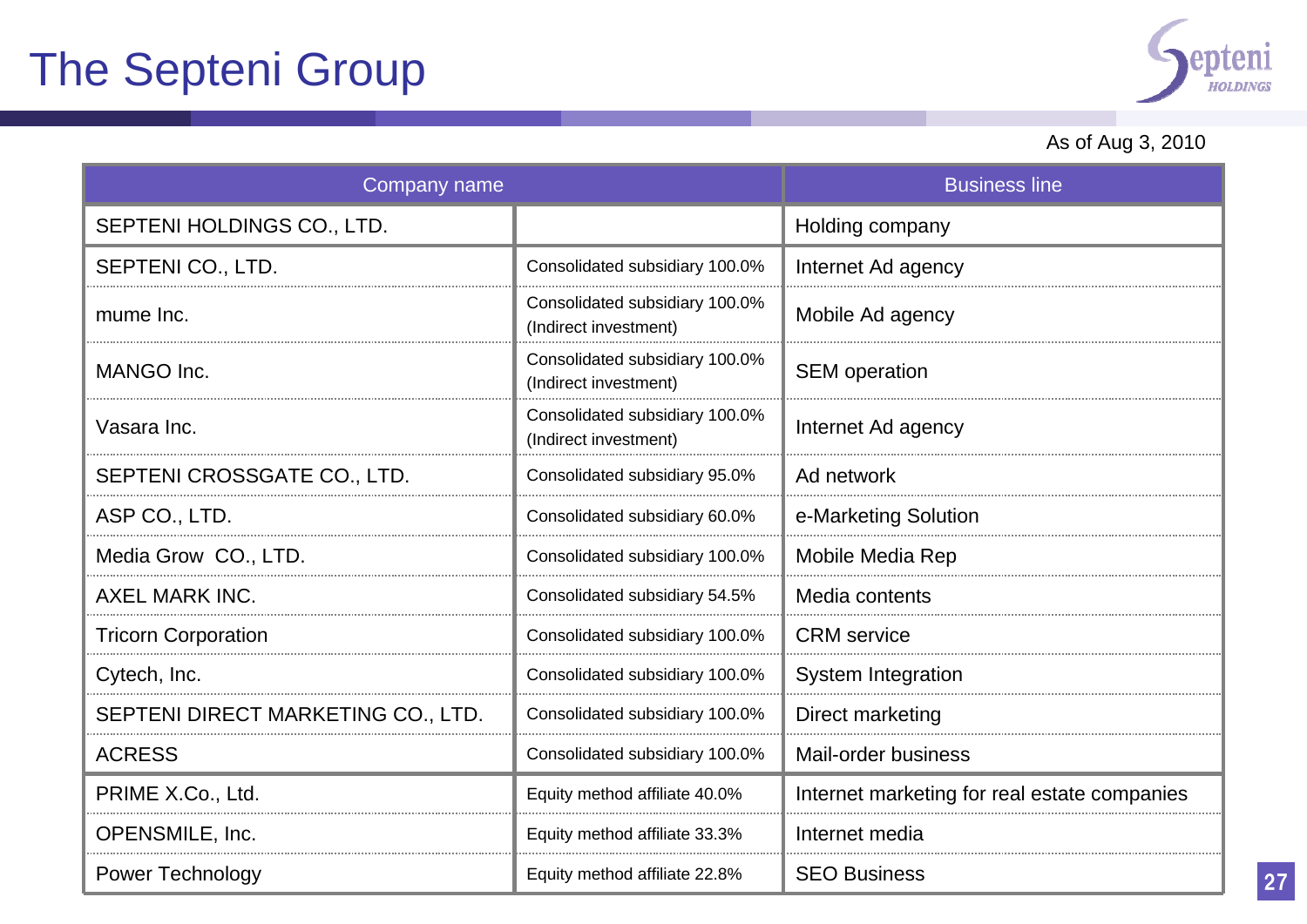

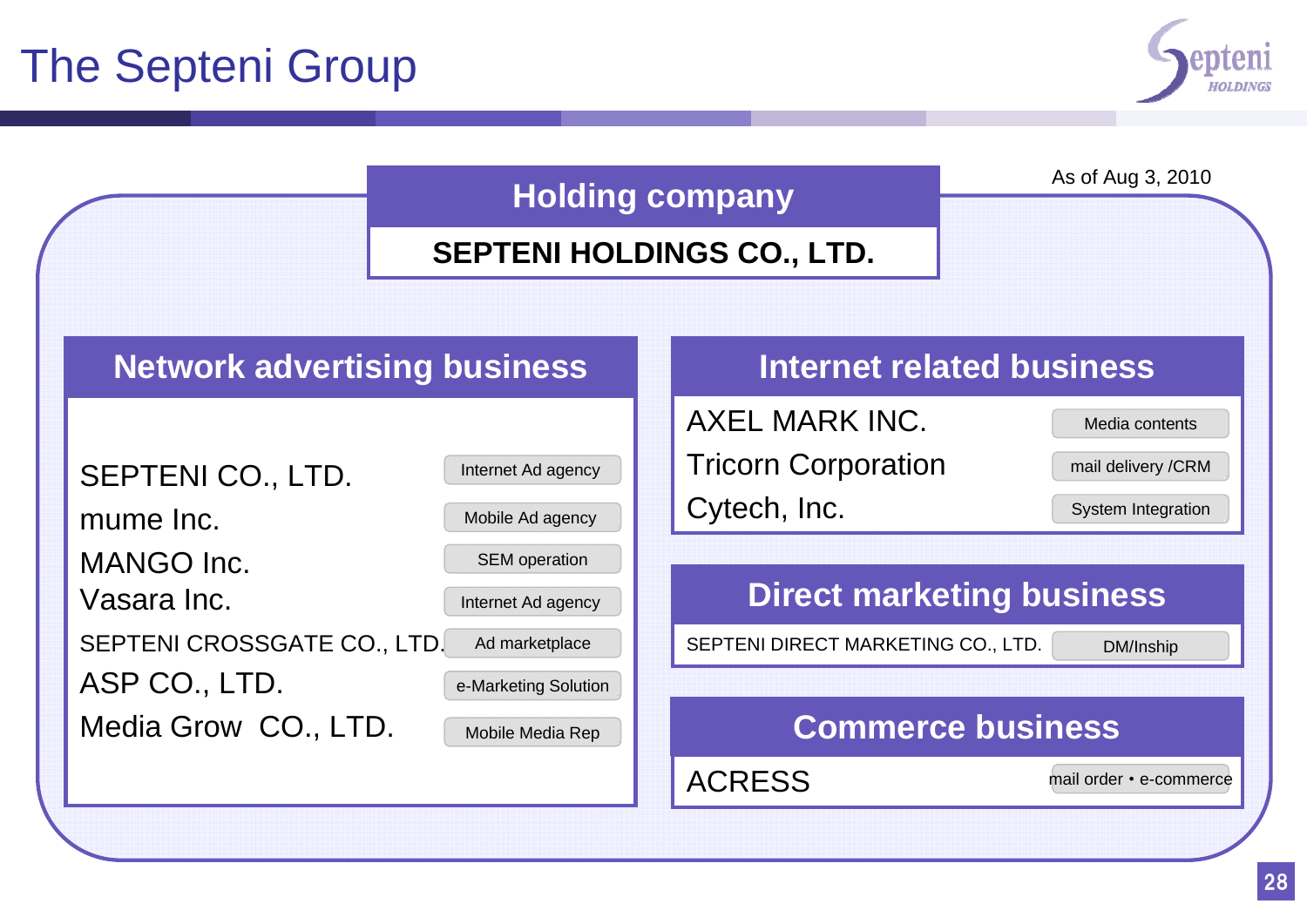### Consolidated SG&A



**(Unit: Million yen)**